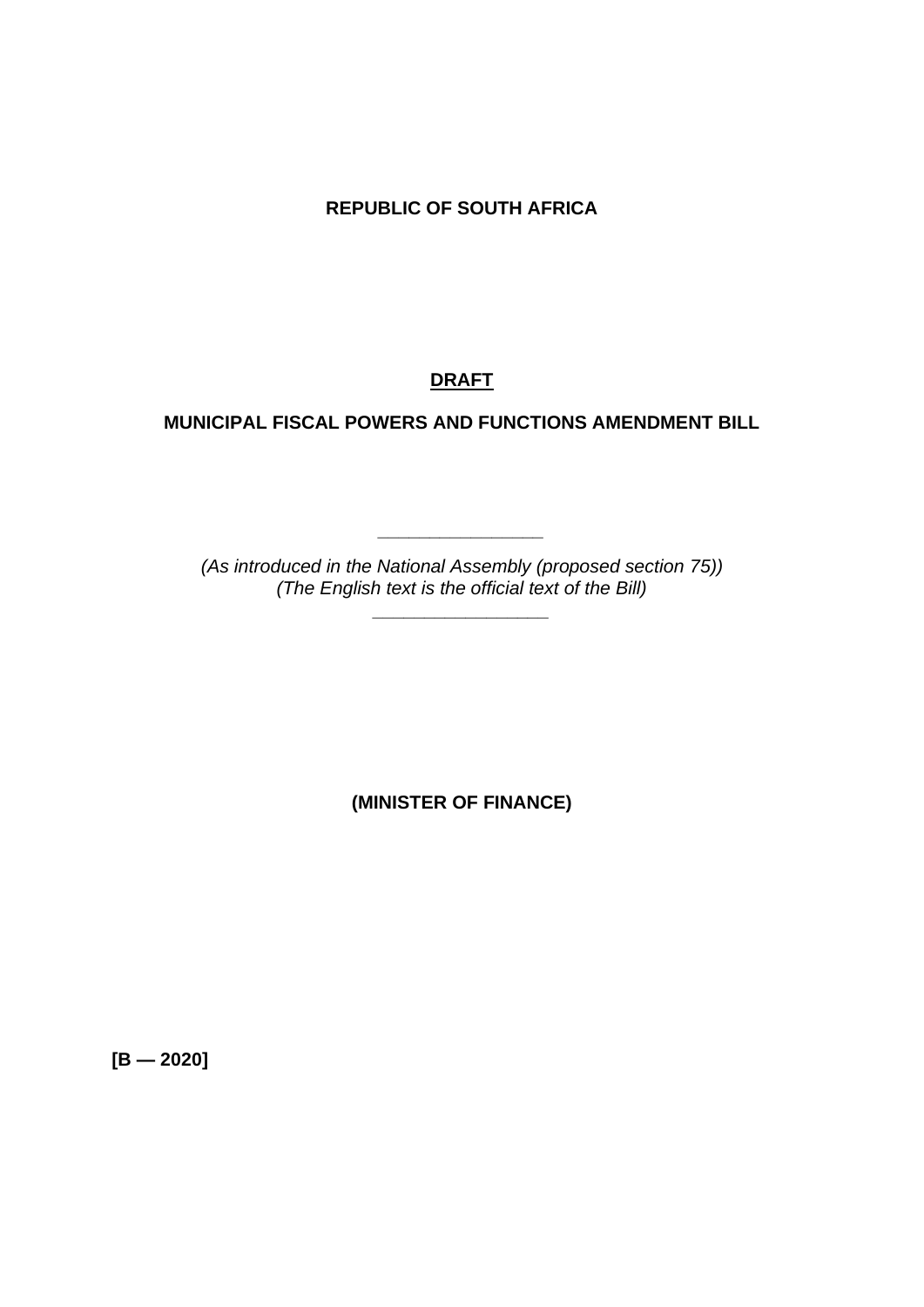#### **GENERAL EXPLANATORY NOTE**:

|  |  | Words in bold type in square brackets indicate omissions from<br>the existing enactments.<br>Words underlined with solid line indicate insertions in existing<br>enactments. |
|--|--|------------------------------------------------------------------------------------------------------------------------------------------------------------------------------|
|--|--|------------------------------------------------------------------------------------------------------------------------------------------------------------------------------|

#### **BILL**

**To amend the Municipal Fiscal Powers and Functions Act, 2007, so as to insert certain definitions; to regulate the power of municipalities to levy development charges; to set out the permissible uses of income from development charges; to provide for the basis of calculation of development charges; to provide for municipal development charges policies, community participation and by-laws; to provide for engineering services agreements; to provide for the installation of external engineering services by land owners instead of payment of development charges; to provide for the consequences of non-provision of infrastructure by a municipality; to regulate reductions to the obligation to pay development charges through subsidies; to provide for matters relating to the budgeting of and accounting for development charges; to establish an entitlement on the part of municipalities to withhold other approvals or clearances due to non-payment of development charges; to provide for dispute resolution, delegations and financial misconduct; to provide for transitional provisions relating to development charges; to empower the Minister to make regulations for the effective implementation of matters relating to development**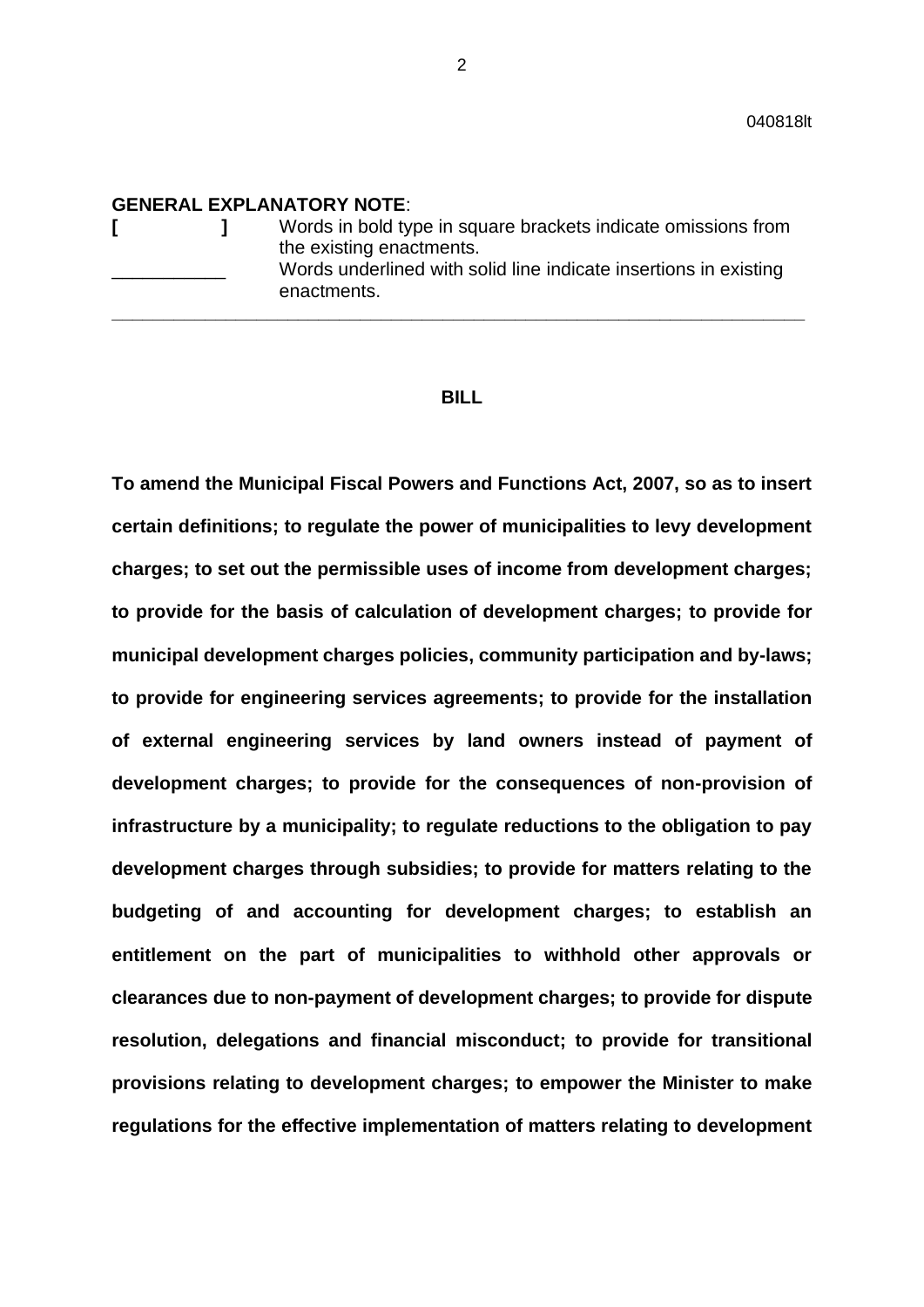**charges; to amend the Spatial Planning and Land Use Management Act, 2013, in a Schedule; and to provide for matters connected therewith.**

**BE IT ENACTED** by the Parliament of the Republic of South Africa, as follows:—

# **Substitution of section 1 of Act 12 of 2007**

**1.** The following section is hereby substituted for section 1 of the Municipal Fiscal Powers and Functions Act, 2007 (hereinafter referred to as the principal Act):

# "**Definitions and interpretation**

**1.** (1) In this Act, unless the context otherwise indicates— **'bulk engineering services'** means bulk engineering service as defined in section 1 of the Spatial Planning and Land Use Management Act; **'capacity'** means the maximum demand for a municipal engineering service, that the associated capital infrastructure assets can satisfy; **'capital infrastructure asset'** means land, property, building or any other immovable asset, including plant and equipment that accede thereto, which is required for provision of a municipal service; **'category of municipality'** means a category A, B or C municipality referred to in section 155(1) of the Constitution; **'collecting agent'** means a municipality or the collecting agent determined by the Minister in terms of section 6*(b)*(ii);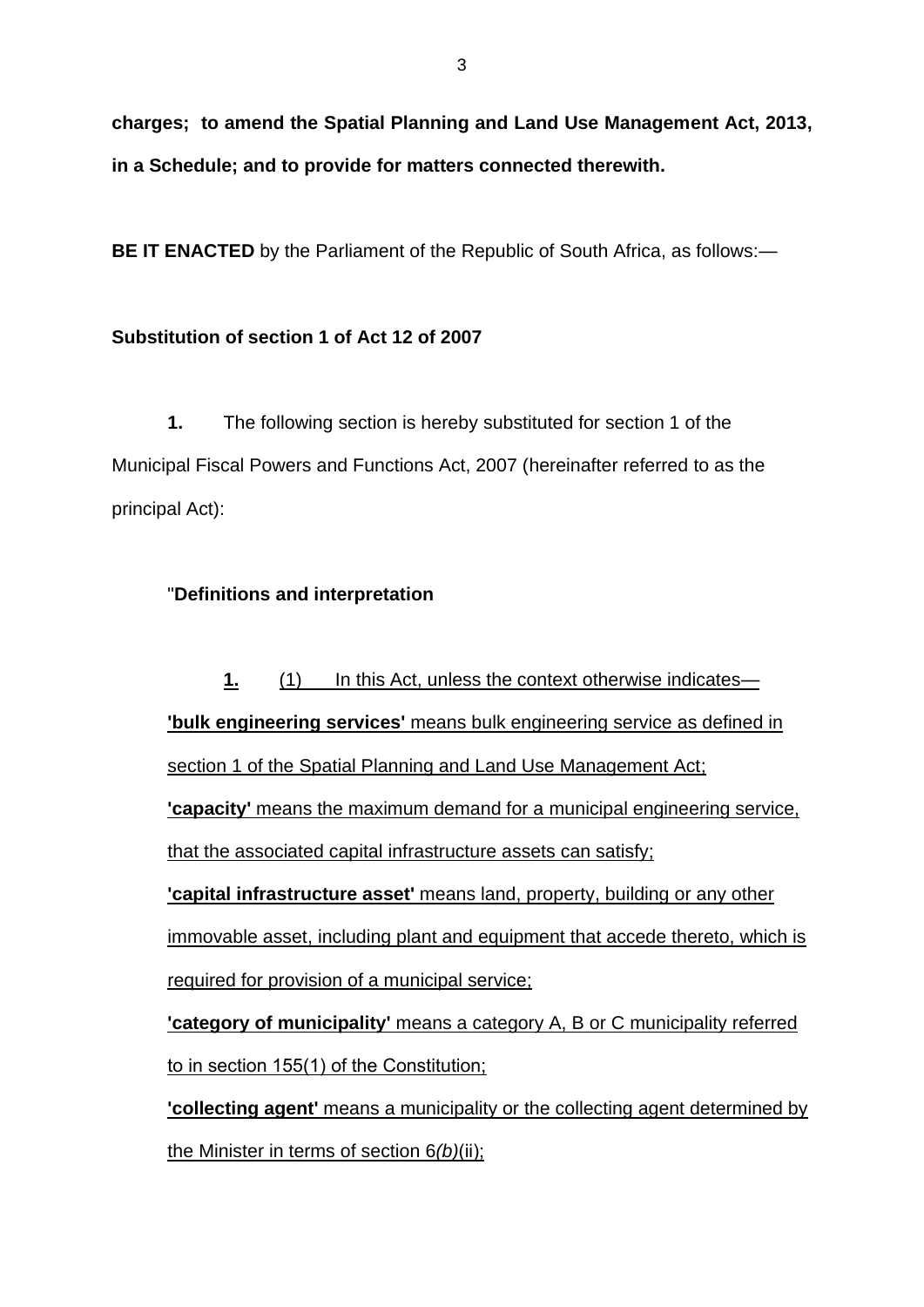**'Commission'** means the Financial and Fiscal Commission established by section 220 of the Constitution;

**'Constitution'** means the Constitution of the Republic of South Africa, 1996; **'development charge'** means a charge levied by a Municipal Planning Tribunal in terms of section 40(7)*(b)* of, and contemplated in section 49 of, the Spatial Planning and Land Use Management Act, which must—

- *(a)* contribute towards the cost of capital infrastructure assets required to meet increased demand for existing and planned external engineering services; or
- *(b)* with the approval of the Minister, contribute towards capital infrastructure assets required to meet increased demand for other municipal engineering services not prescribed in terms of the Spatial Planning and Land Use Management Act;

**'engineering services agreement'** means a written agreement concluded between municipality and the land owner on which a land development application has been brought in terms of section 45 of the Spatial Planning and Land Use Management Act, recording their detailed and specific respective rights and obligations regarding the provision and installation of external engineering services and internal engineering services required for an approved land development and matters ancillary thereto;

**'engineering service zone'** means, for each municipal engineering service, the area within a municipal boundary which is served by a geographically or technically distinct network of capital infrastructure assets, as determined in accordance with section 9B(2)*(e)*(i);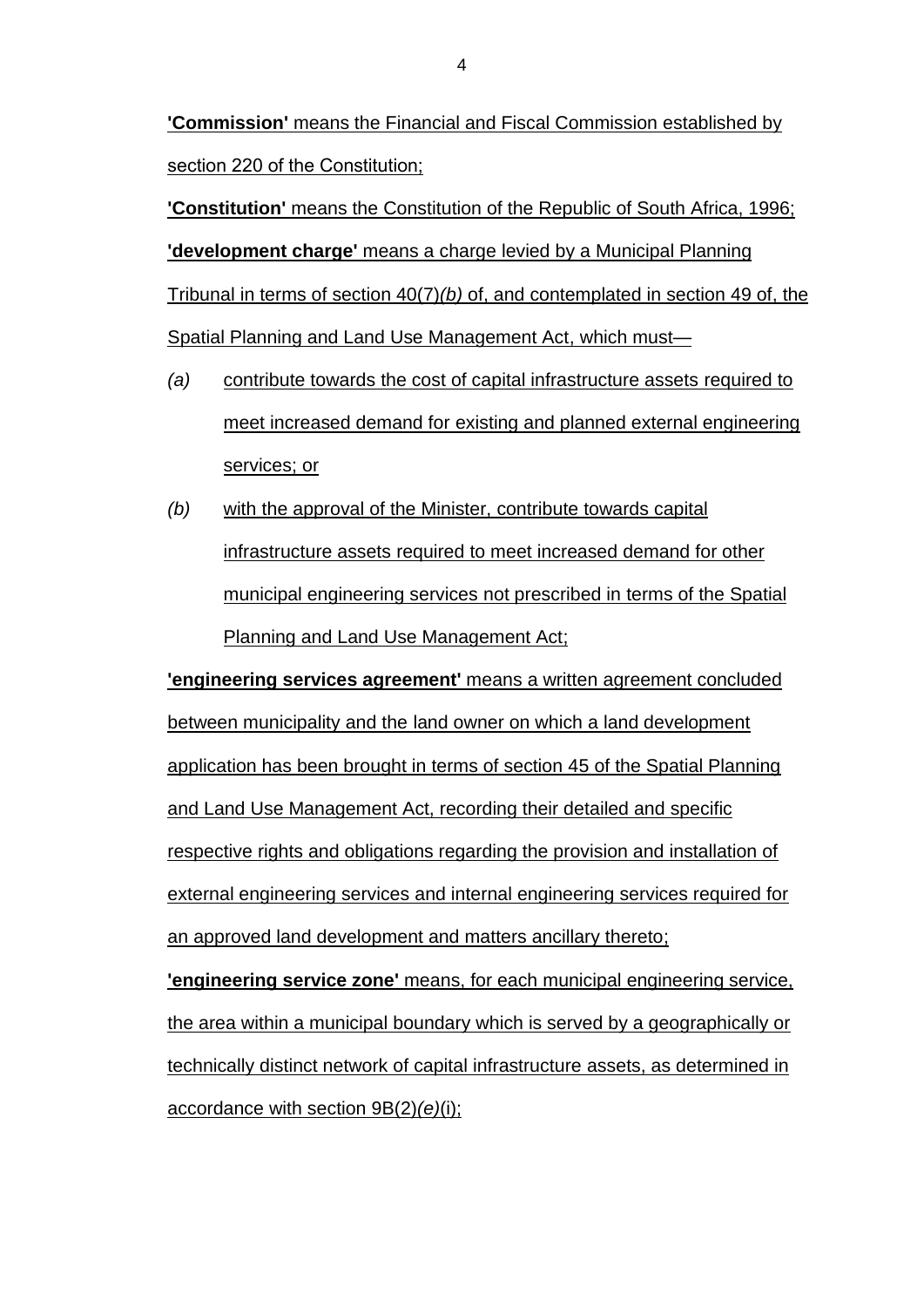**'external engineering service'** means an external engineering service as defined in section 1 of the Spatial Planning and Land Use Management Act; **'internal engineering service'** means an internal engineering service as defined in section 1 of the Spatial Planning and Land Use Management Act; **'land development'** means land development as defined in section 1 of the Spatial Planning and Land Use Management Act;

**'land development application'** means an an application for approval of land development as contemplated in section 41 of the Spatial Planning and Land Use Management Act;

**'land owner'** means an applicant whose land development application is approved, in whole or in part, by the person or body authorised to do so in terms of the Spatial Planning and Land Use Management Act;

**'land use'** means land use as defined in section 1 of the Spatial Planning and Land Use Management Act;

**'link engineering service'** means a link engineering service as defined in section 1 of the Spatial Planning and Land Use Management Act;

**'Minister'** means the Minister of Finance;

**'municipal base tariff'** means the fees necessary to cover the actual cost associated with rendering a municipal service, and includes, but is not limited  $to$ </u>

*(a)* bulk purchasing costs in respect of water and electricity reticulation services, and other municipal services;

*(b)* overheads, operation and maintenance costs;

*(c)* capital costs; or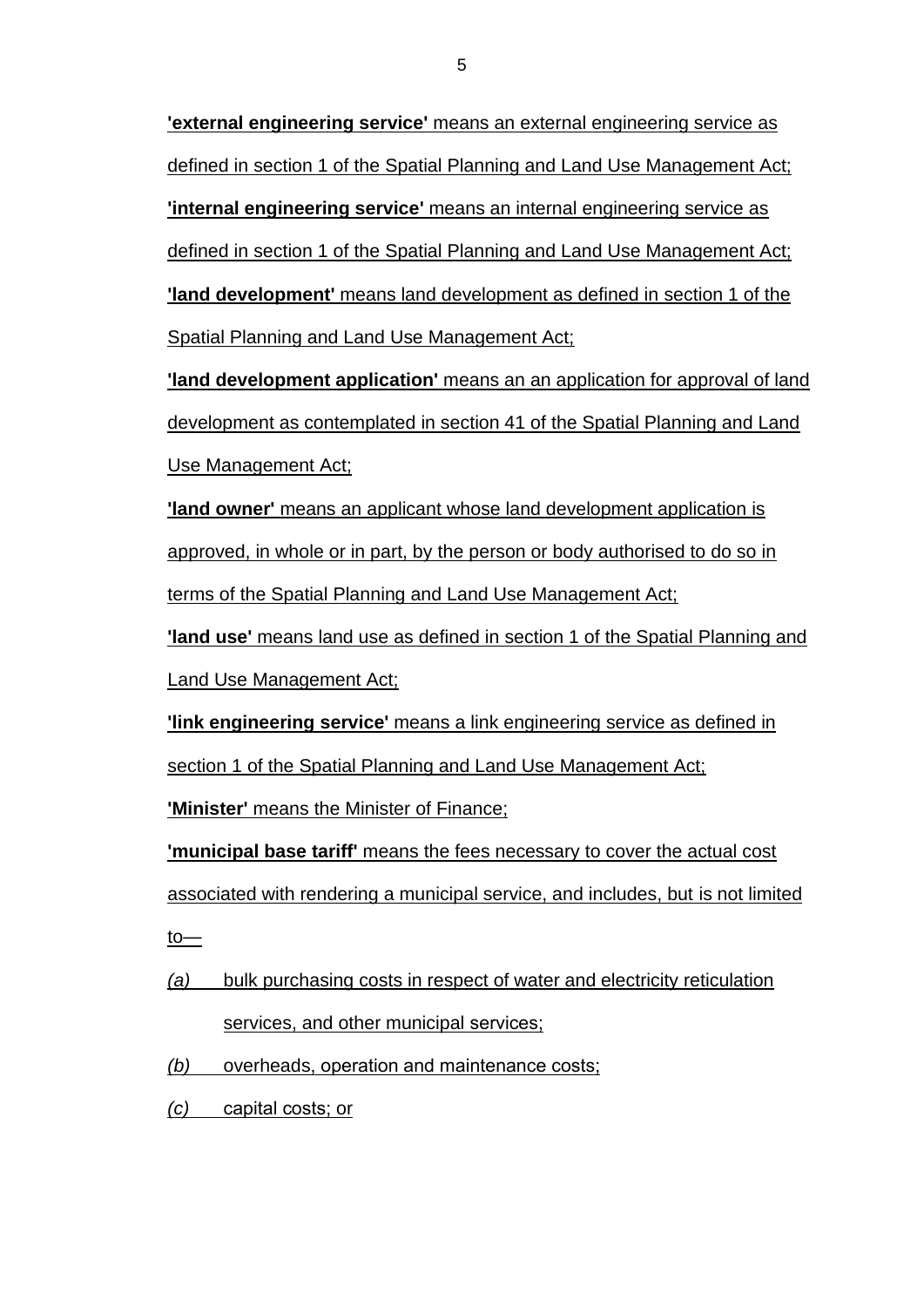*(d)* a reasonable rate of return, if authorised by a regulator of, or the Minister responsible for, that municipal service;

**'municipal council'** means a municipal council contemplated in section 157 of the Constitution;

**'municipal engineering service'** means a municipal engineering service as defined in section 1 of the Spatial Planning and Land Use Management Act; **'Municipal Finance Management Act'** means the Local Government: Municipal Finance Management Act, 2003 (Act No. 56 of 2003); **'municipal financial year'** means the financial year of a municipality

commencing on 1 July and ending on 30 June of the following year;

# **'municipality'**—

- *(a)* when referred to as a corporate body, means a municipality as described in section 2 of the Municipal Systems Act; or
- *(b)* when referred to as a geographical area, means the area falling within a municipal boundary in terms of section 21 of the Local Government: Municipal Demarcation Act, 1998 (Act No. 27 of 1998);

**'Municipal Planning Tribunal'** means a Municipal Planning Tribunal as defined in the Spatial Planning and Land Use Management Act, and includes a municipal official authorised to determine land use and land development applications, in terms of section 35 of the Spatial Planning and Land Use Management Act;

**'municipal service'** means—

*(a)* any local government matter listed in Part B of Schedule 4 or Part B of Schedule 5 to the Constitution; and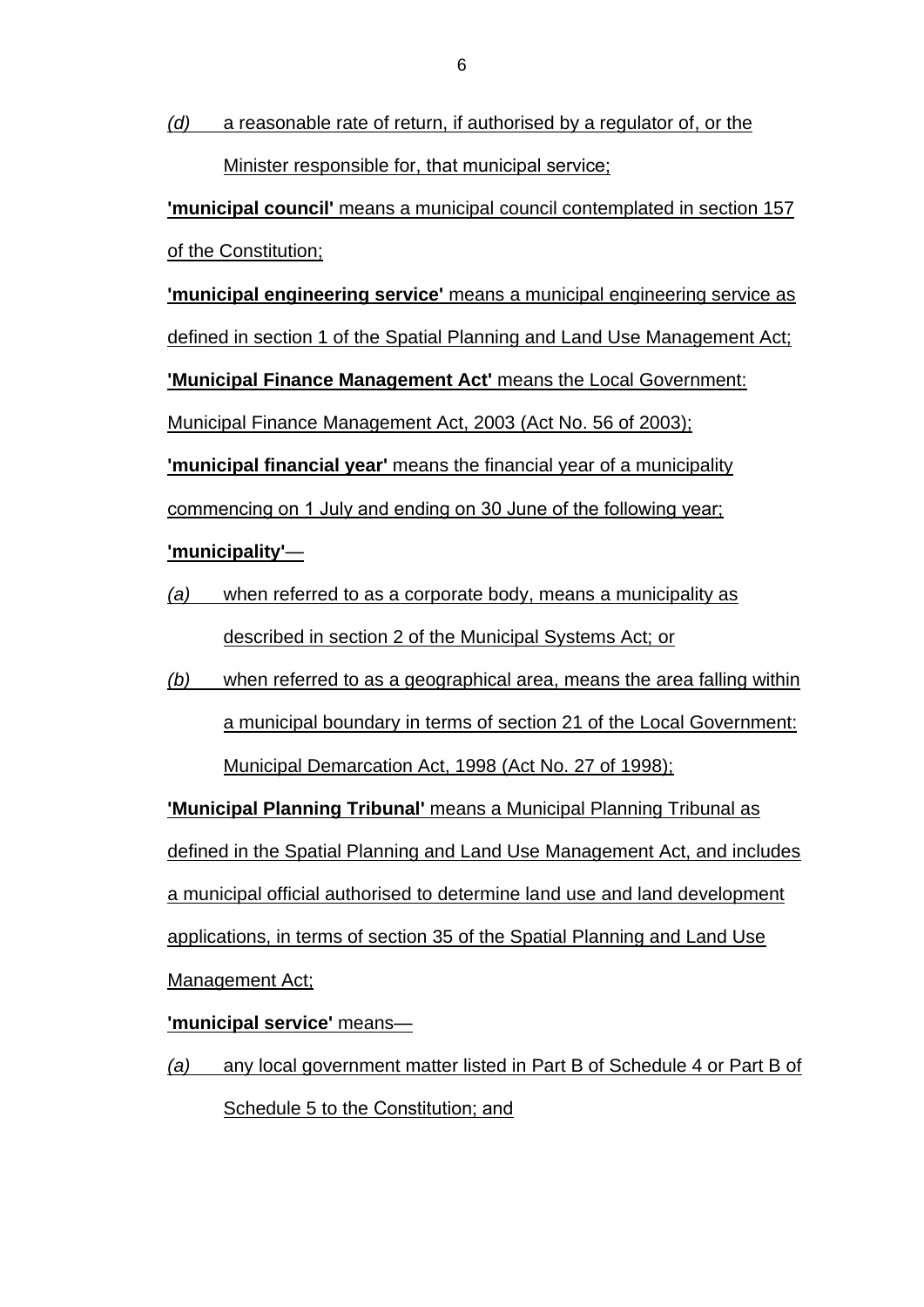*(b)* any function assigned to a municipality in accordance with section 9 or 10 of the Municipal Systems Act;

**'municipal surcharge'** means a charge in excess of the municipal base tariff that a municipality may impose on fees for a municipal service provided by, or on behalf of, a municipality, in terms of section 229(1)*(a)* of the Constitution; **'Municipal Systems Act'** means the Local Government: Municipal Systems Act, 2000 (Act No. 32 of 2000);

**'municipal tax'** means a tax, levy or duty that a municipality may impose in terms of section 229(1)*(b)* of the Constitution;

**'organised local government'** means an organisation recognised in terms of

section 2(1) of the Organised Local Government Act, 1997 (Act No. 52 of

1997), to represent local government nationally or provincially;

**'prescribe'** means prescribe by regulation in terms of section 10;

**'Spatial Planning and Land Use Management Act'** means the Spatial

Planning and Land Use Management Act, 2013 (Act No. 16 of 2013);

**'this Act'** includes any regulation or determination made or instruction given under this Act; and

**'unit impact'** means the average demand that a land use, or mix of land uses, is expected to have on a municipal engineering service.

(2) If any conflict relating to the matters dealt with in this Act arises between this Act and any other legislation in force when this Act takes effect, this Act prevails.".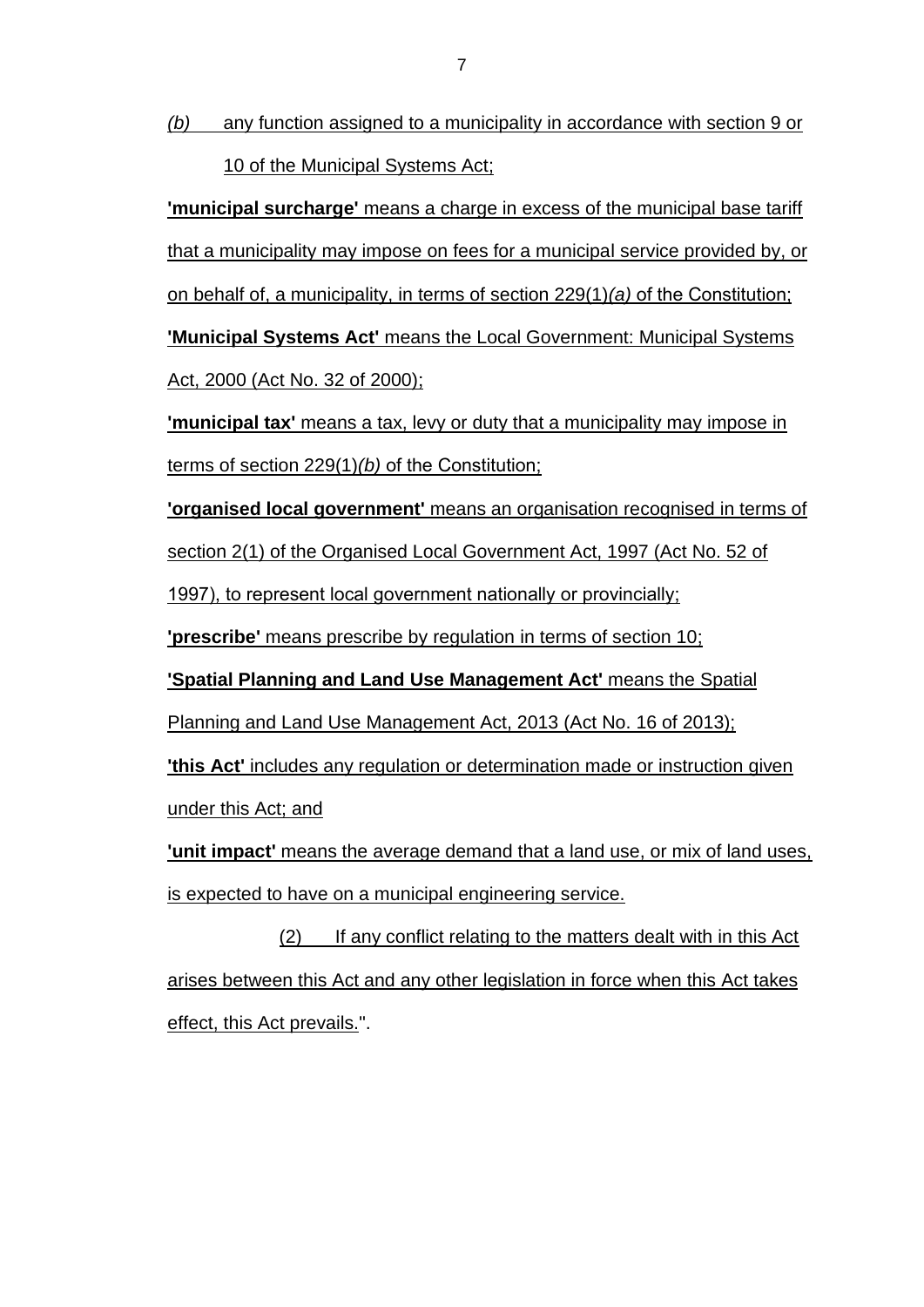# **Amendment of section 2 of Act 12 of 2007**

- **2.** Section 2 of the principal Act is hereby amended—
- *(a)* by the deletion in paragraph *(d)* for the word ''and'' at the end of subparagraph (ii);
- *(b)* by the substitution in paragraph *(d)* for the fullstop at the end of subparagraph (iii) of a semicolon; and
- *(c)* by the addition of the following paragraph:

# "*(e)* providing for development charges and matters connected therewith.".

# **Substitution of section 3 of Act 12 of 2007**

**3.** The following section is hereby substituted for section 3 of the principal

# "**Application of Act**

Act:

# **3.** (1) This Act applies to—

*(a)* municipal surcharges and municipal taxes referred to in section 229 of the Constitution, other than rates on property regulated in terms of the Local Government: Municipal Property Rates Act, 2004 (Act No. 6 of 2004), and municipal base tariffs regulated under the Municipal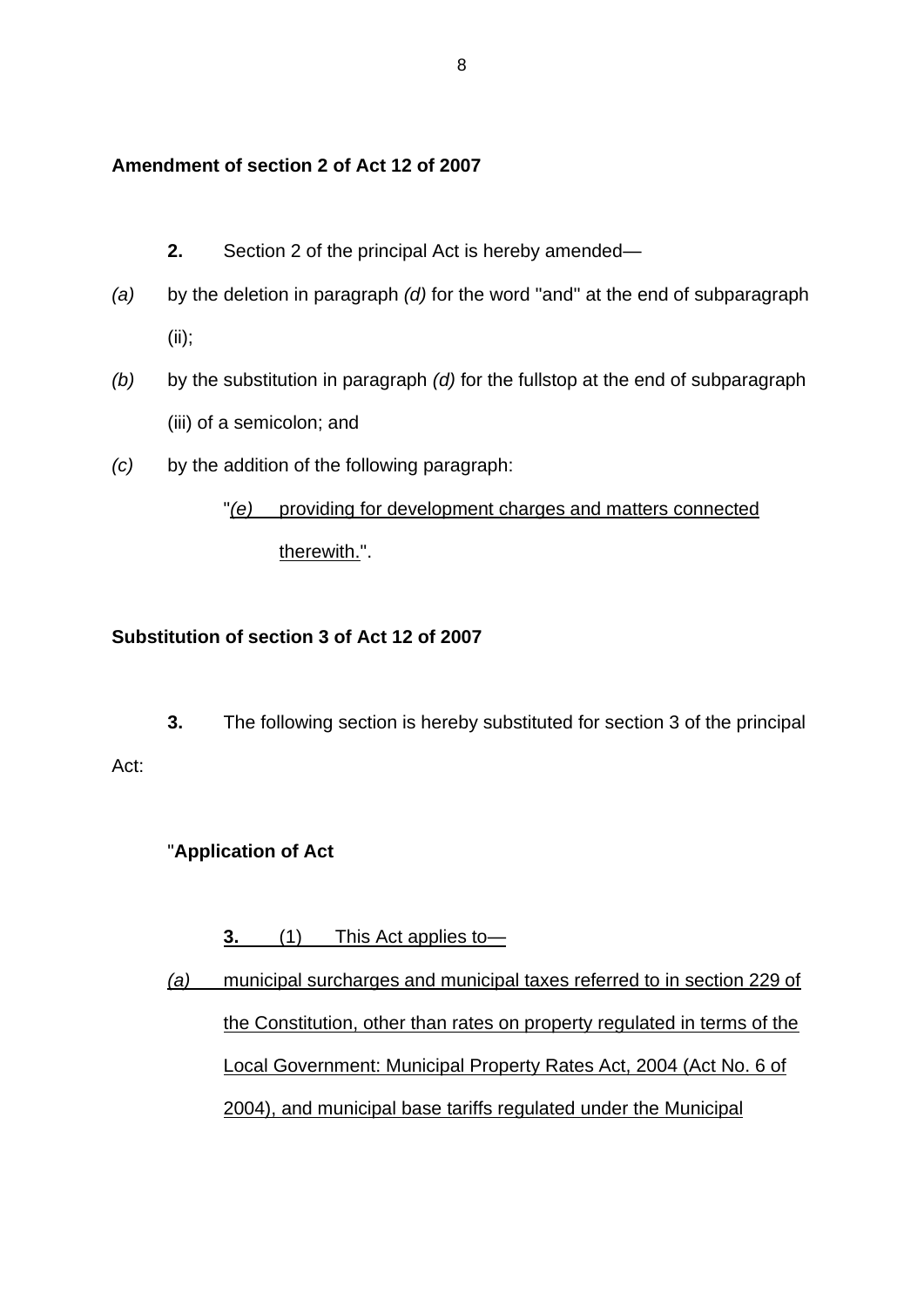Finance Management Act, the Municipal Systems Act or sector legislation; and

*(b)* development charges.

(2) Chapters 2 and 3 do not apply to development charges.".

# **Insertion of Chapter 3A in Act 12 of 2007**

**4.** The following Chapter is hereby inserted in the principal Act after Chapter 3:

# "**CHAPTER 3A**

# **DEVELOPMENT CHARGES**

# **Power to levy development charge**

**9A.** (1) *(a)* A municipality may levy a development charge in respect of a land development application submitted to it in terms of section 33(1) of the Spatial Planning and Land Use Management Act or a municipal planning by-law.

*(b)* If a municipality opts to levy development charges, its municipal council must adopt a resolution for the municipality to levy the development charges, and thereafter the municipality must comply with this Act.

*(c)* The development charge contemplated in

paragraph *(a)* must be imposed by the competent authority, defined in section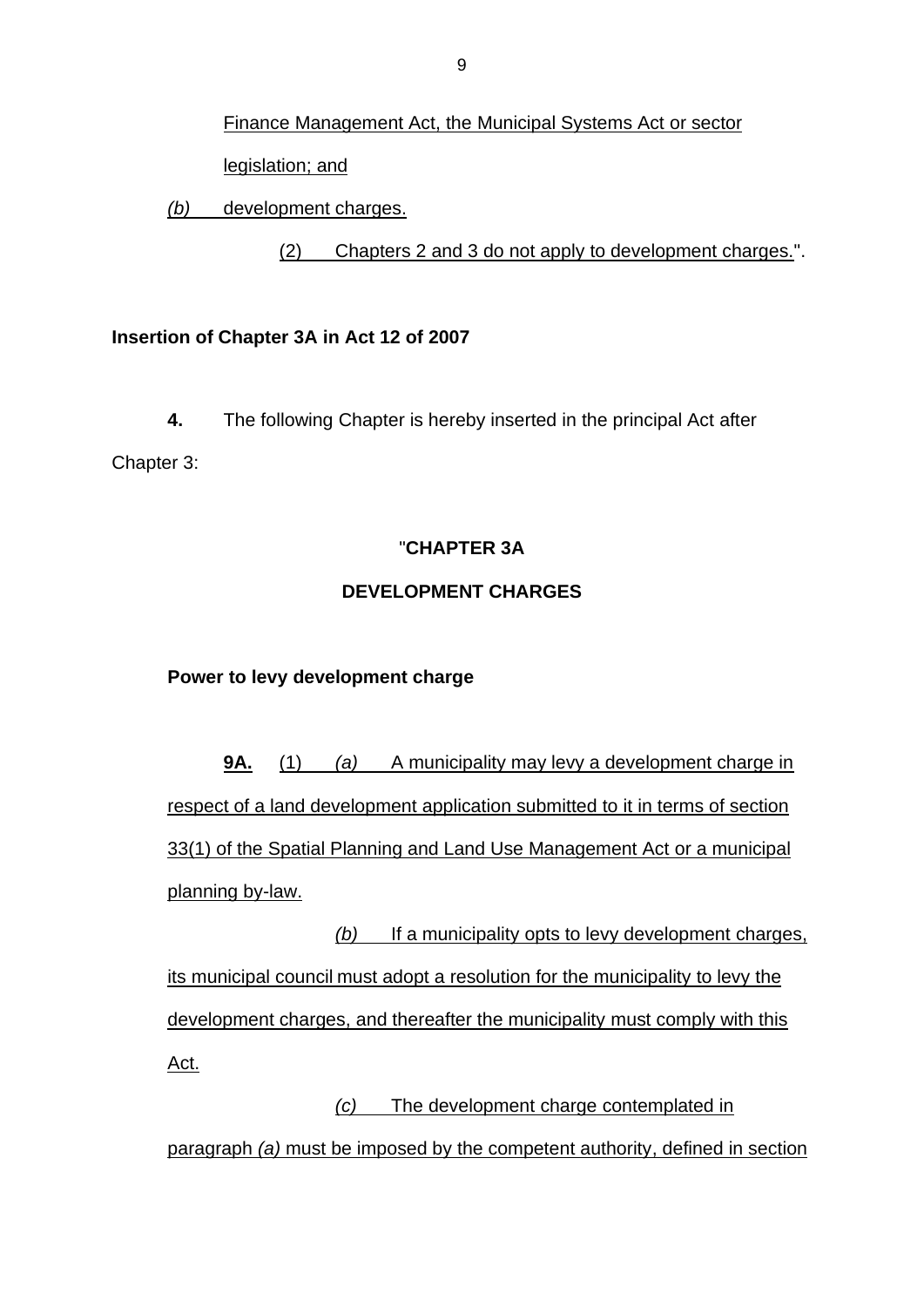1 of the Spatial Planning and Land Use Management Act, that grants or approves a right to use or develop land in that municipality, as a condition of granting or approving of the right.

(2) A municipality must exercise its power to levy a development charge subject to—

*(a)* section 229 of the Constitution;

*(b)* this Act; and

*(c)* the policy on development charges adopted in terms of section 9B.

(3) Development charges collected by a municipality—

- *(a)* are not a general revenue source;
- *(b)* must be used for purposes of funding or acquiring capital infrastructure assets in a timely and sufficient manner and to support current and projected land development in the municipal area; and
- *(c)* must be recorded as a liability in the municipality's financial statements until such time as the municipality utilises the funds for the purposes set out in paragraph *(b)*, at which point the development charge must be recognised as revenue.

(4) The amount of a development charge must be—

- *(a)* proportional to the extent of the demand that the land development is projected to create for existing or planned bulk engineering services; and
- *(b)* calculated on the basis of a reasonable assessment of the costs of providing existing or planned bulk engineering services.

(5) Unless otherwise provided for in the conditions of approval of a land development, a land owner must pay the full amount of a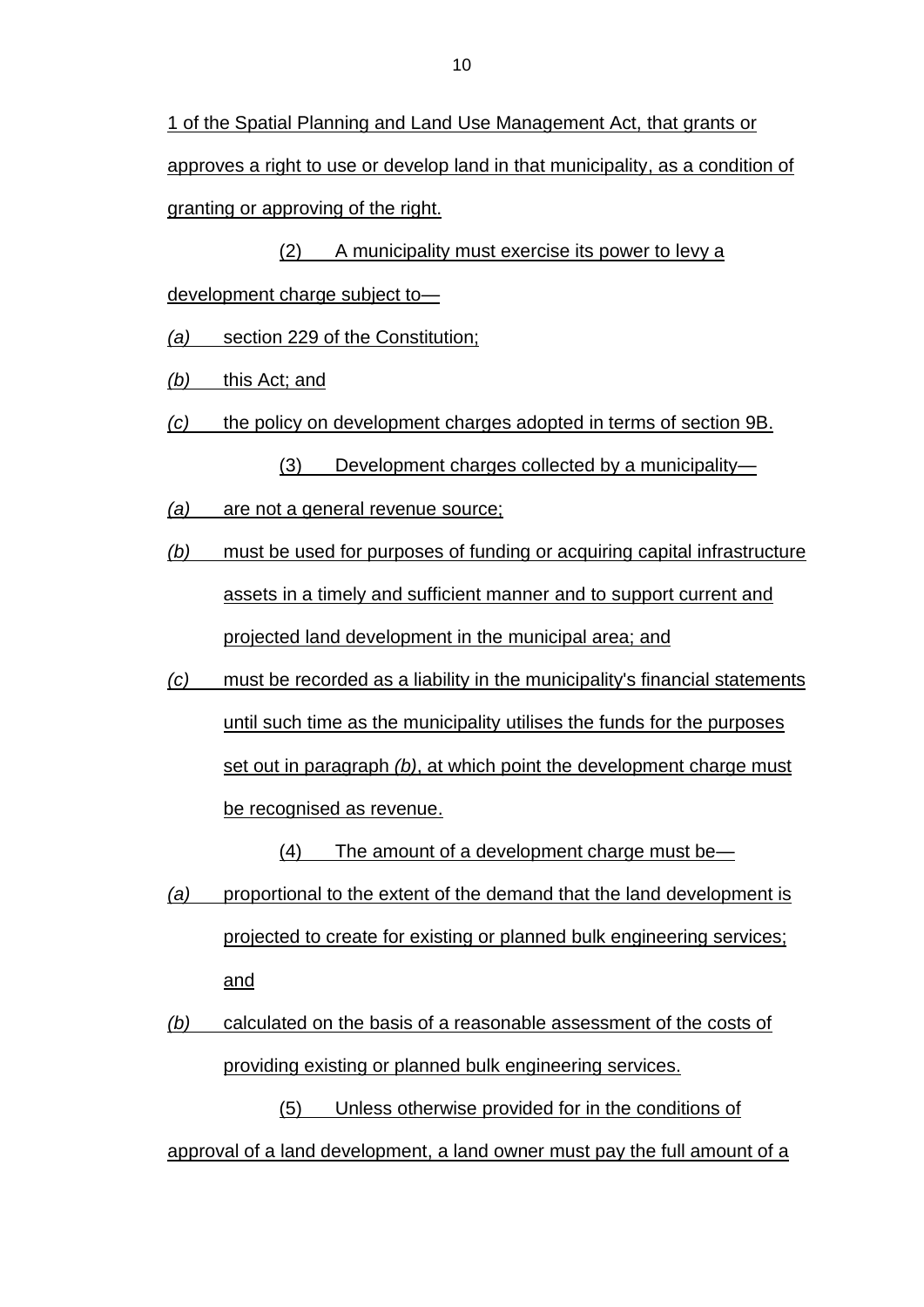development charge prior to exercising the rights approved by a Municipal Planning Tribunal in respect of that land development.

# **Adoption and contents of policy on development charges**

**9B.** (1) A municipal council must adopt a policy consistent with this Act on the levying of development charges in the municipality.

(2) A policy on development charges must—

- *(a)* treat persons liable for development charges equitably and fairly;
- *(b)* ensure that there is no duplication of costs in the manner in which development charges are calculated;
- *(c)* set out the methodology for the calculation of a unit cost per municipal engineering service—
	- (i) which must be determined in the prescribed manner and which must include all land costs, professional fees, materials, labour and reasonable costs of construction, and any other prescribed costs;
	- (ii) such that the unit cost for each municipal engineering service is adjusted by the municipality on an annual basis during the budget preparation process referred to in section 21 of the Municipal Finance Management Act, to take account of inflationary impact, and the municipal council must publish the adjusted unit costs within two months of approving the municipal budget; and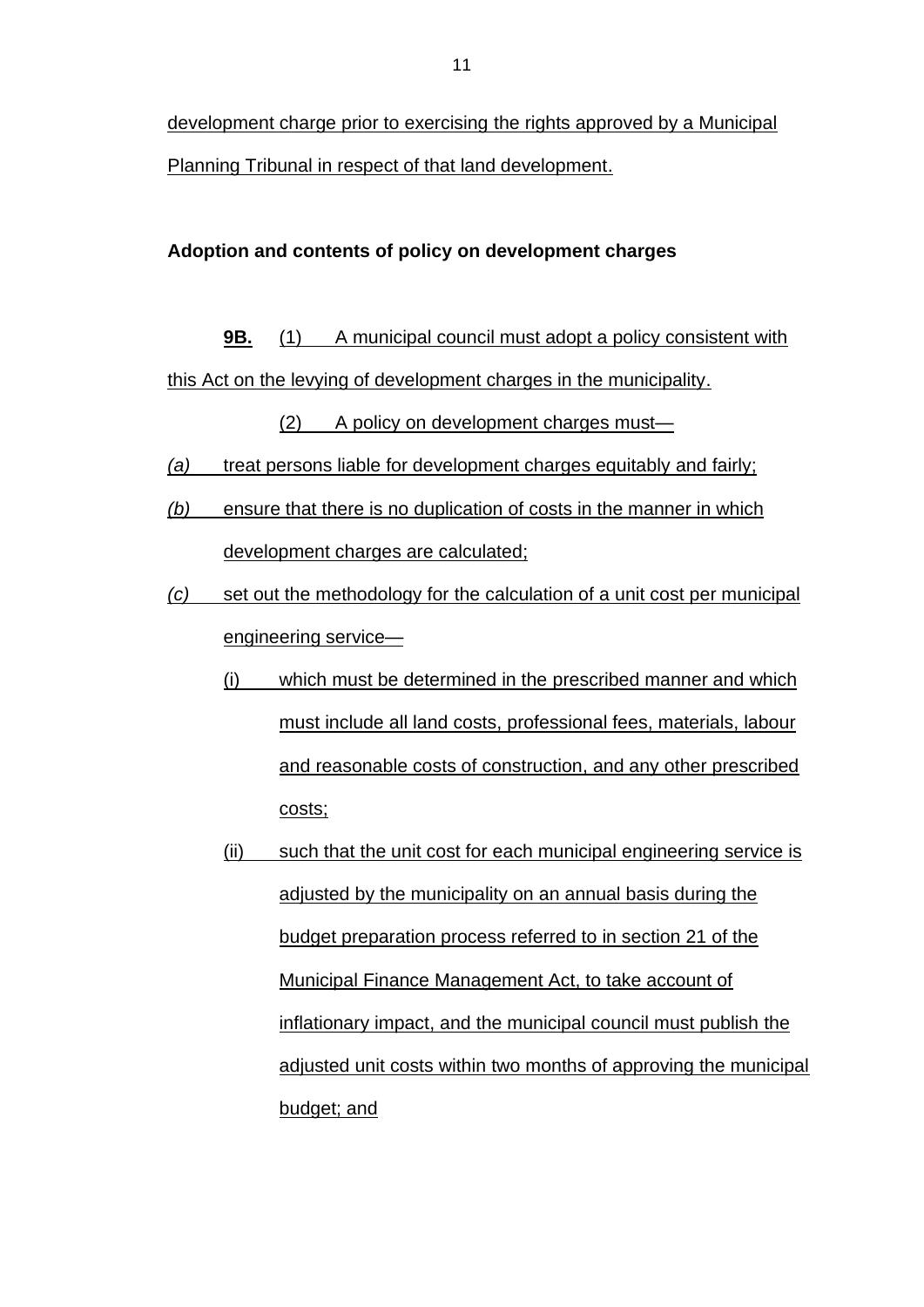- (iii) in a manner that the unit cost for each municipal engineering service is re-calculated at least once every five years or within such longer period as is approved in writing by the Minister, to take into account the current and planned capacity for each municipal engineering service at the date of re-calculation, and any other relevant factors;
- *(d)* set out standard unit impacts for each municipal engineering service for each land use or grouping of land uses, that are applied in the municipal land use scheme, in a manner that—
	- (i) the impact of any authorised land use on a municipal engineering service is calculated as the unit impact determined for that land use multiplied by the number of units authorised;
	- (ii) the impact of the land development is calculated as the difference between the impact on a municipal engineering service of the authorised land use at the date of the land development application, and that of the land use proposed in the land development application, provided that the minimum impact is zero; and
	- (iii) the impact of the land development can be multiplied by the unit cost per municipal engineering service to determine the total development charge;
- *(e)* determine the criteria to be applied by the municipality if it—
	- (i) calculates development charges with reference to municipal engineering service zones, provided that the criteria for identification of engineering service zones must reflect the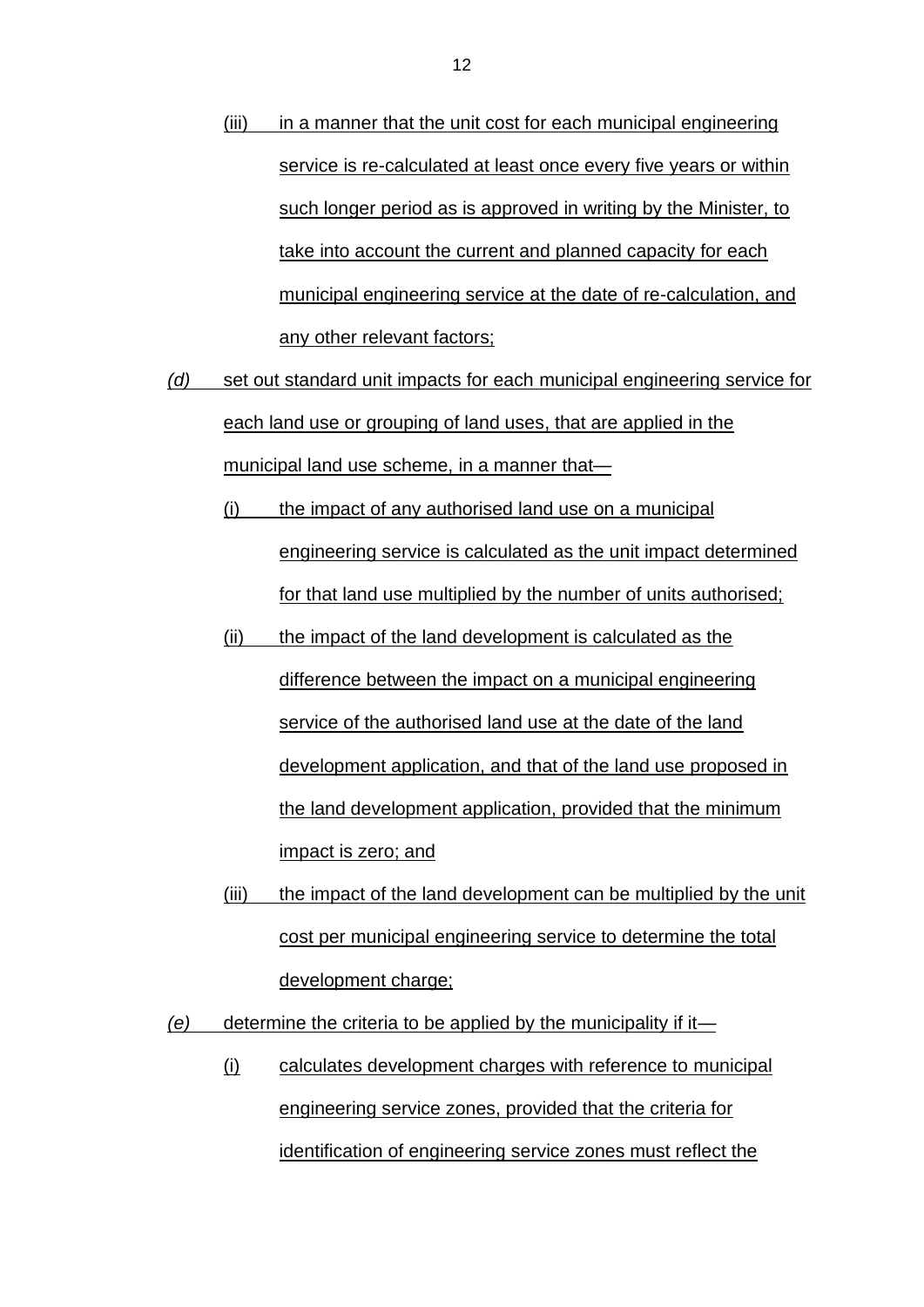technical factors relevant to each municipal engineering service and provided further that no part of a municipality may fall in more than one municipal engineering service zone in respect of a municipal engineering service;

(ii) grants to a specific category of land owners or to the land owners of a specific category of land developments, a reduction in the development charge payable in respect of the land development; and

*(f)* specify any municipal engineering service zones determined in accordance with the criteria referred to in paragraph *(e)*(ii).

(3) The policy on development charges referred to in subsection (1) may provide for the payment of a development charge in tranches in accordance with a payment schedule for specified categories of land development, which payment is due and payable prior to transfer of the land by the owner wishing to alienate the property on which a land development application has been approved, unless the municipality and the land owner agree otherwise.

(4) Despite subsection (2)*(d)*, the policy on development charges may provide for the municipality, at its own instance or on request by a land owner, to increase or reduce the calculated impact of a land development on external engineering services, so as to reflect the actual anticipated demand for one or more of the required external engineering services, where exceptional circumstances, as prescribed, justify such an increase or reduction.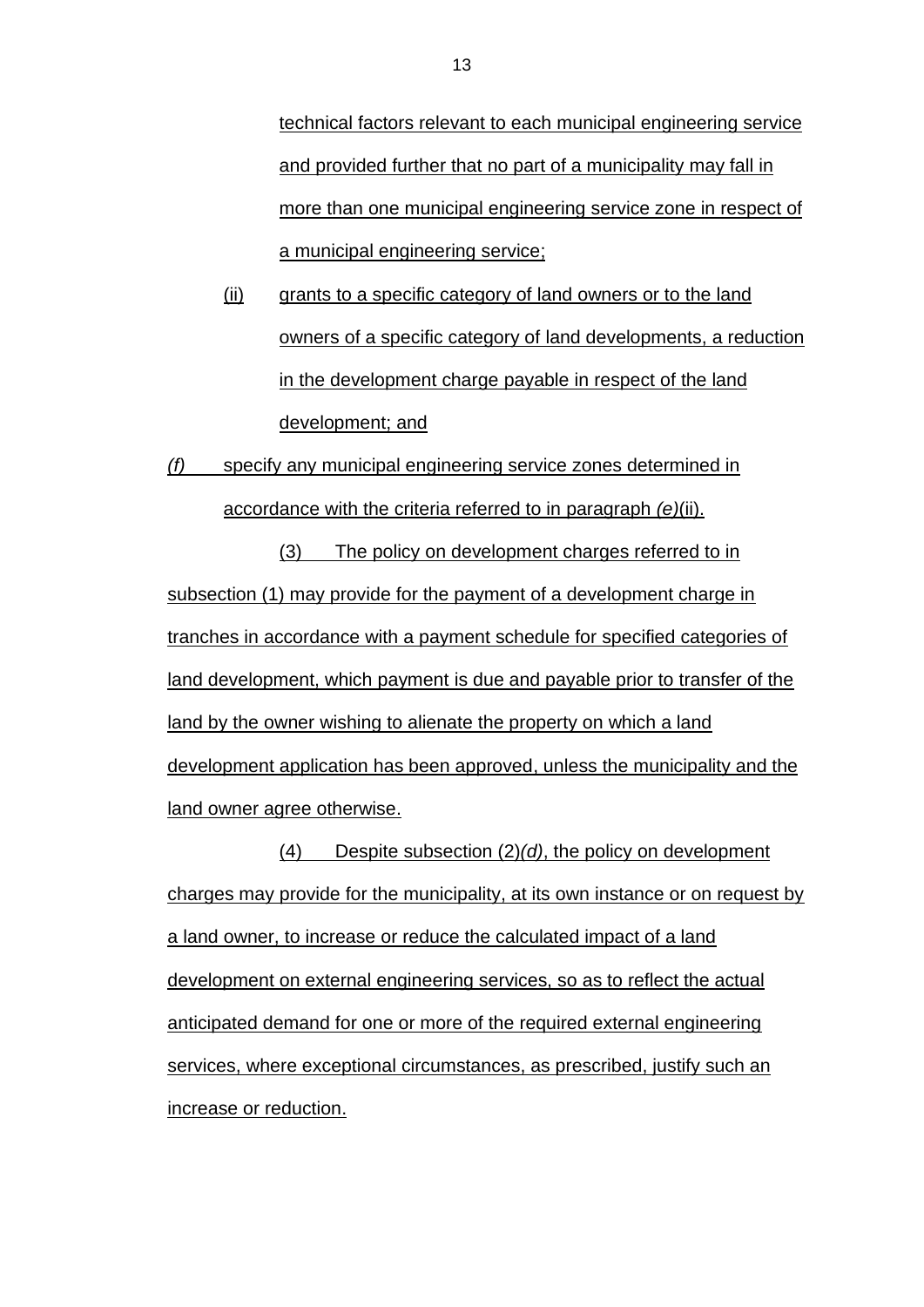(5)*(a)* Where the policy on development charges permits a municipality to adjust the calculated impact of a land development on bulk engineering services on the basis of actual anticipated demand as contemplated in subsection (4), the land owner is responsible for the costs of performing the calculation of such adjustment, which must be carried out by a registered professional engineer appointed by the land owner.

*(b)* The engineer referred to in paragraph *(a)* must have the appropriate experience and expertise having regard to the nature and extent of the proposed land use.

# **Community participation**

**9C.** (1) Before a municipality adopts a policy on development charges, the municipality must—

- *(a)* follow a process of community participation in accordance with Chapter 4 of the Municipal Systems Act; and
- *(b)* comply with subsection (2).

(2) The municipality must—

- *(a)* display the draft policy on development charges for a period of at least 30 days in the manner provided for in section 21A of the Municipal Systems Act; and
- *(b)* advertise in the media, in the manner provided for in section 21 of the Municipal Systems Act, a notice—
	- (i) stating that—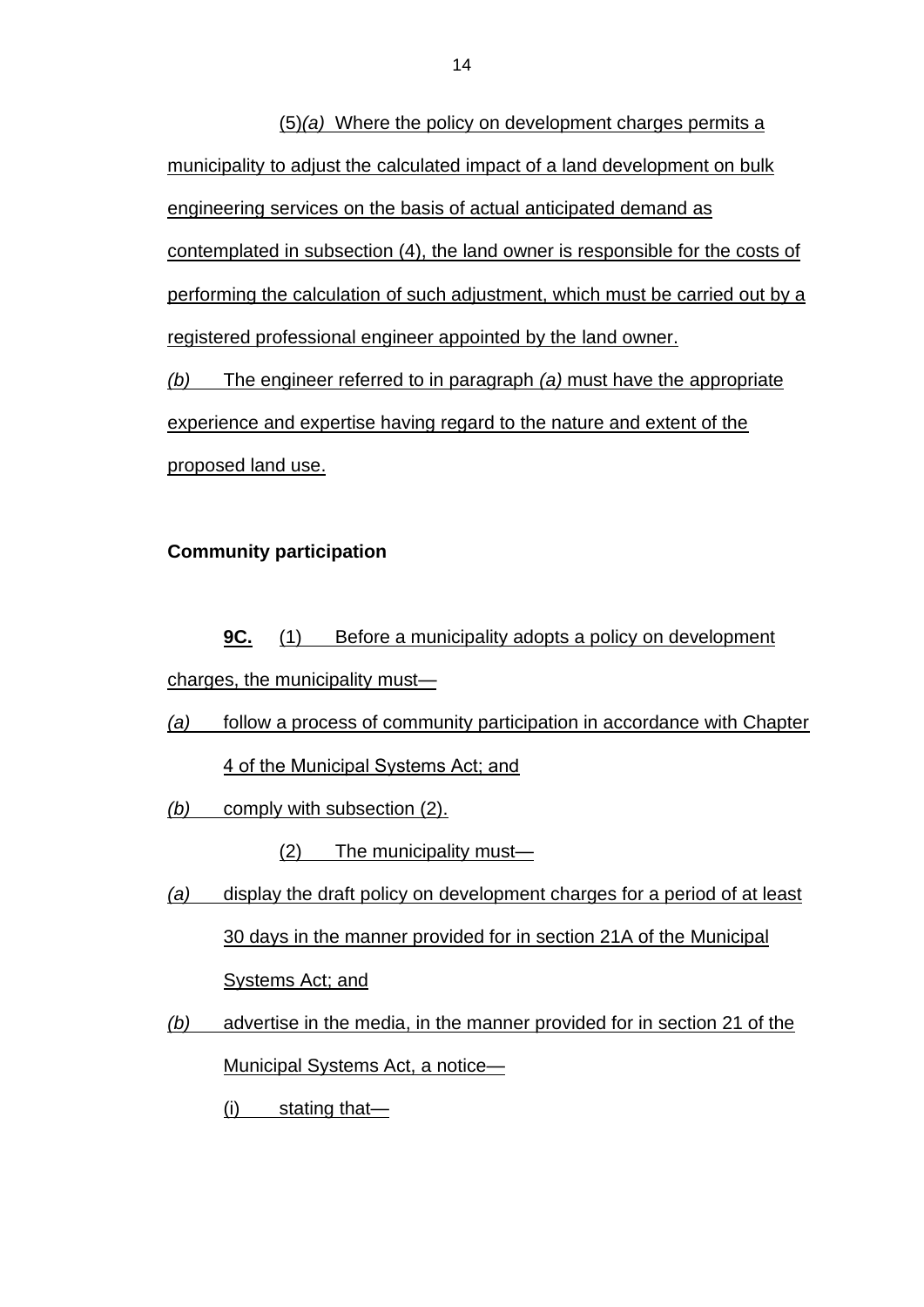- *(aa)* a draft policy on development charges has been prepared for submission to the municipal council; and
- *(bb)* the draft policy on development charges is available at the municipality's head and satellite offices and libraries for public inspection during office hours and, if the municipality has an official website or a website available to it, that the said draft policy is also available on that website; and
- (ii) inviting the local community to submit comments and representations to the municipality concerned within a period specified in the notice, which period may not be less than 30 days.

(3) A municipal council must take all comments and representations into account when finalising the draft policy on development charges.

# **By-laws to give effect to policy on development charges**

**9D.** (1) A municipality must adopt and publish by-laws, in terms of sections 12 and 13 of the Municipal Systems Act, to give effect to the implementation of its policy on development charges.

(2) The by-laws made in terms of subsection (1) may differentiate between—

*(a)* municipal engineering services;

*(b)* categories of land owners; and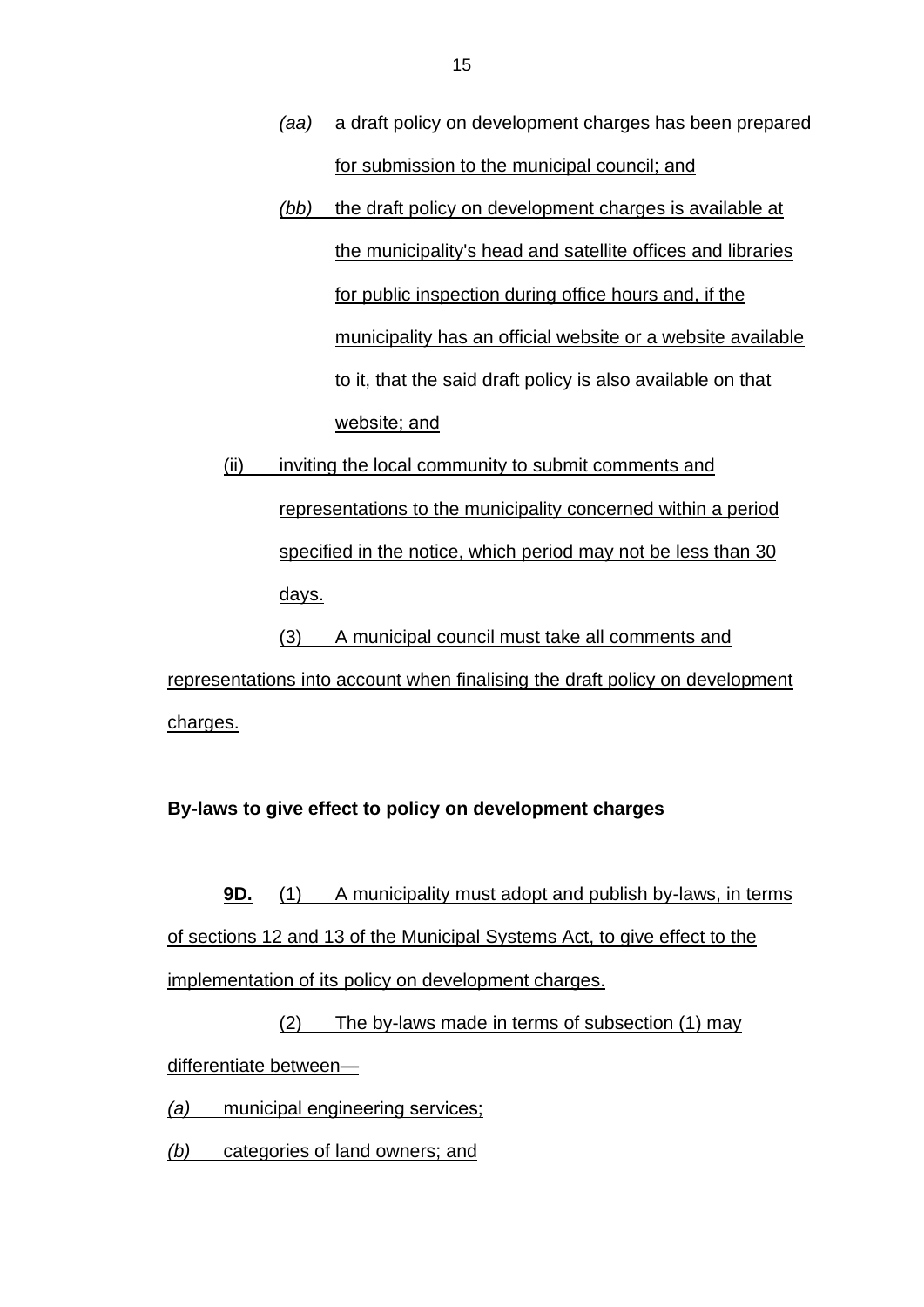*(c)* categories of land developments,

in respect of which development charges may be payable.

(3) A municipality's by-laws on development charges may be integrated into other by-laws relating to municipal planning or a related area of municipal legislative competence.

#### **Subsidies**

**9E.** (1) If a municipality has opted to levy development charges in terms of section 9A(1), it may only subsidise a land development or category of land developments through reducing the development charge payable in respect thereof where it has set out the criteria for such subsidy in its policy on development charges.

(2) If a subsidy is granted, the municipality must set out the reasons and must identify the alternative funding source for the required bulk engineering services, to the value of the subsidy.

(3) When granting a subsidy in terms of subsection (1) in respect of categories of land owners and categories of land developments, a municipality may determine such categories in accordance with the criteria set out in its policy on development charges, which criteria may include consideration of whether the land development is for the purposes of—

*(a)* providing low-income and subsidised housing;

*(b)* the beneficiaries of the land development, who are primarily—

(i) indigent persons;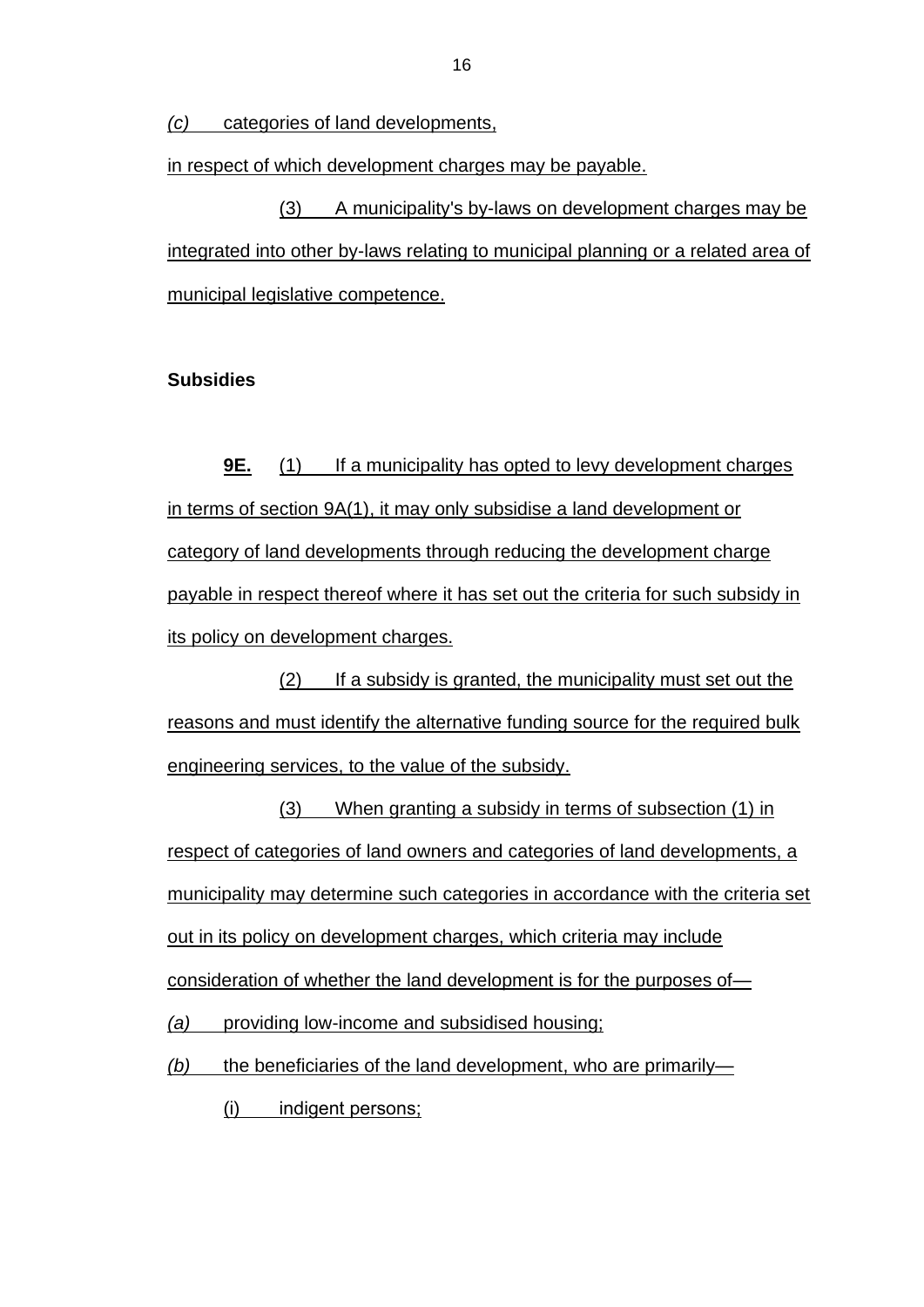- (ii) persons dependent on pensions or social grants for their livelihood;
- (iii) persons temporarily without income; or
- (iv) persons situated within an area affected by a disaster within the meaning of the Disaster Management Act, 2002 (Act No. 57 of 2002), or any other serious adverse social or economic conditions; or
- *(c)* serving community, conservation, educational, institutional or public purposes as defined in Schedule 2 to the Spatial Planning and Land Use Management Act. (4) If a land development satisfies the criteria for subsidisation in terms of the municipality's policy on development charges and the bulk engineering services for that land development have been paid for, or have been budgeted to be funded through a fiscal transfer from another sphere of government, the municipality must grant a subsidy to the extent of that grant funding.

(5) Before a municipality grants a subsidy, it must calculate the development charge as if it were payable.

(6) The manner in which a subsidy may be granted by a municipality in terms of this Act may be prescribed.

**Engineering services agreement**

**9F.** An engineering services agreement must—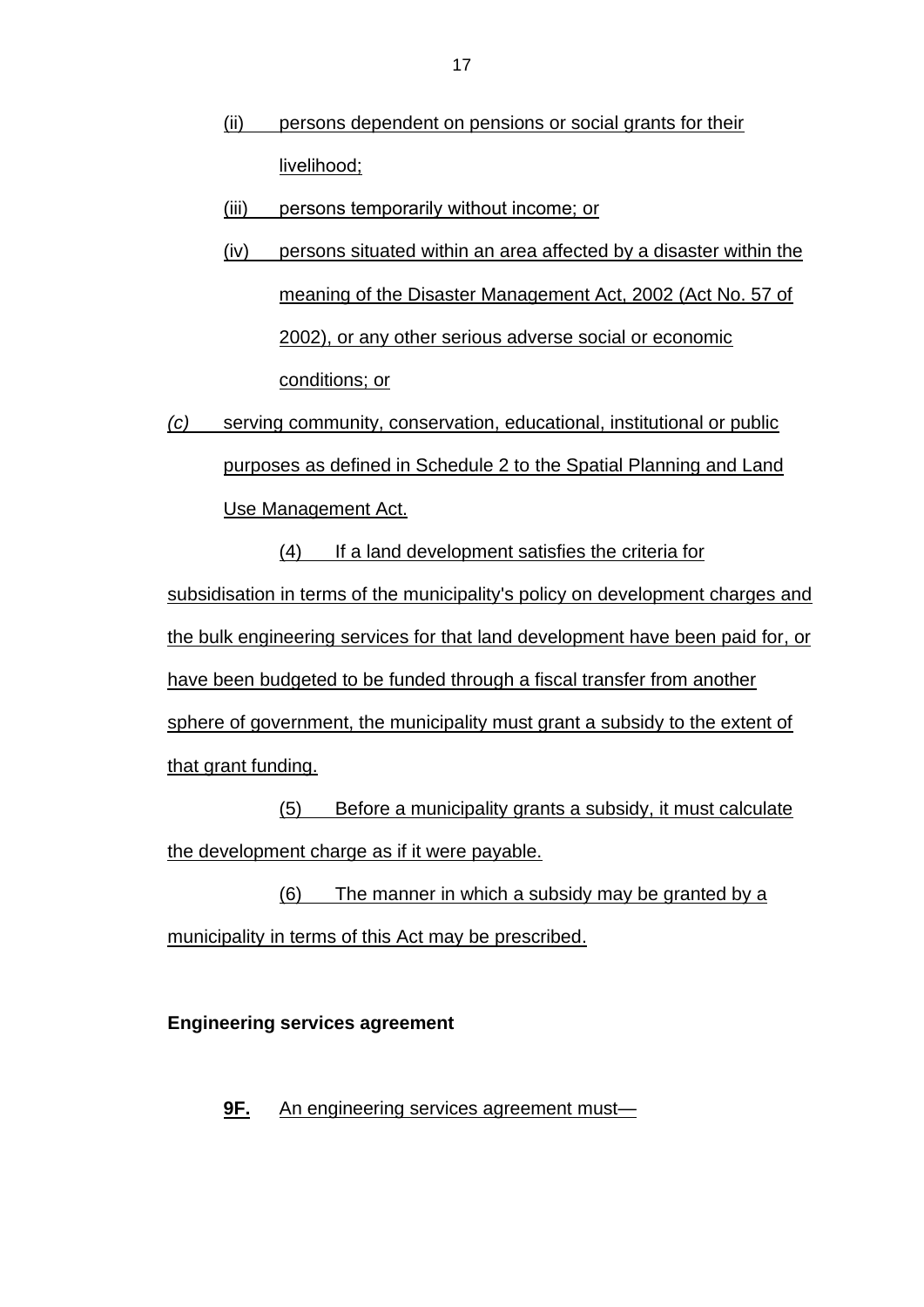- *(a)* be concluded in respect of any approved land development which necessitates the installation of internal engineering services or external engineering services, whether by the municipality or the land owner;
- *(b)* be consistent with the conditions of approval of the land development;
- *(c)* must, in the event of any changes to the conditions of approval of the land development, be amended to the extent necessary for consistency with the changed conditions of approval; and
- *(d)* include provisions regulating at least the following matters:
	- (i) The nature and extent of the internal engineering services or external engineering services that must be installed by the municipality or the land owner;
	- (ii) the timing of commencement and completion of the internal engineering services or external engineering services that must be installed by the municipality or the land owner;
	- (iii) the amount of the land owner's costs of installation, or the process for determining that amount, where the land owner is to install link engineering services or bulk engineering services, including the process, after installation, for making any adjustments to that amount;
	- (iv) dispute resolution;
	- $(v)$  the engineering and other standards to which the installed internal engineering services or external engineering services must conform; and
	- (vi) if a contractor is appointed to install an external engineering service on behalf of the land owner, the land owner must follow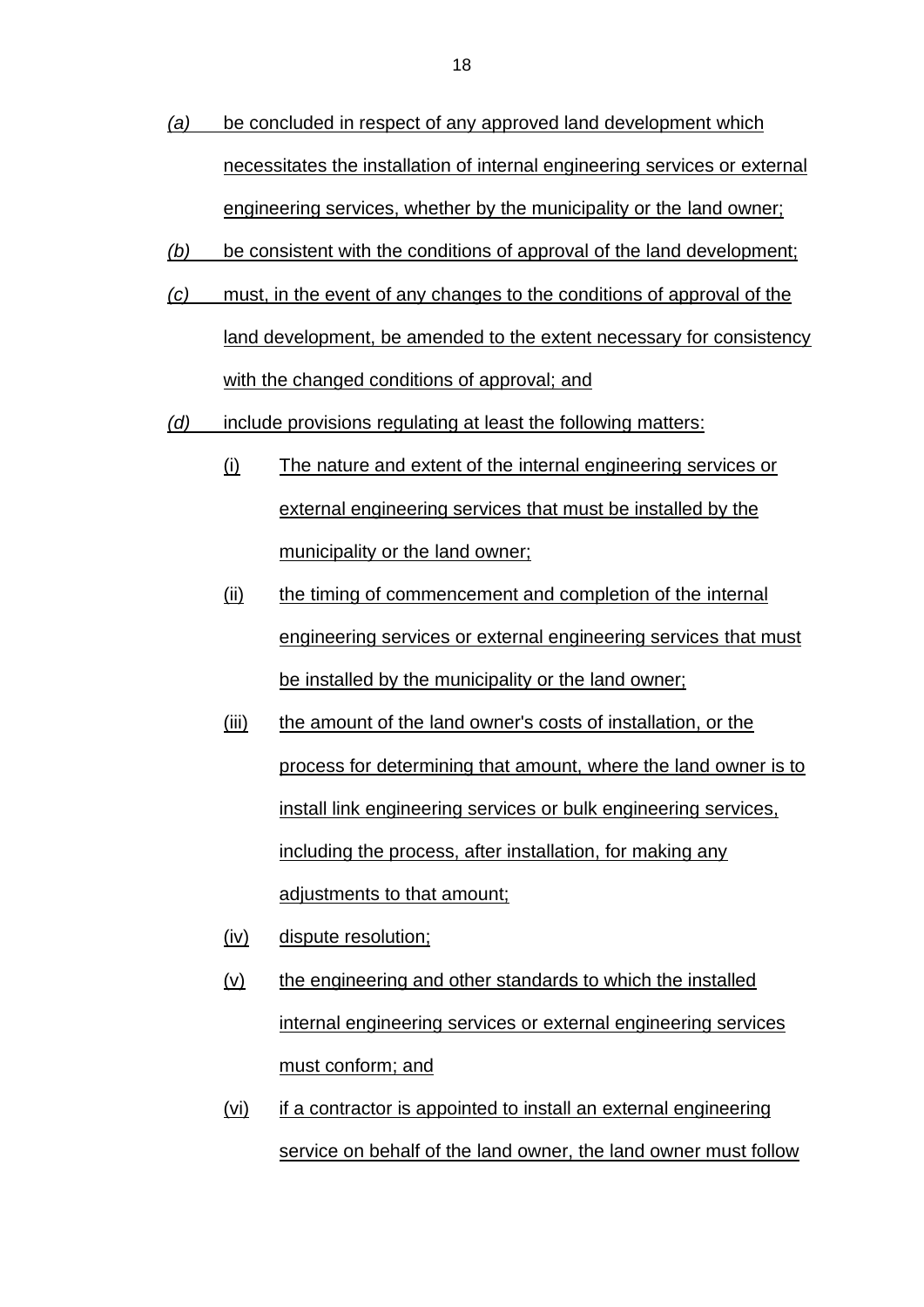a fair, equitable, transparent and competitive procurement process in respect of that appointment.

#### **Installation of external engineering services by land owner**

**9G.** (1) A municipality which levies development charges may agree in writing with a land owner that the land owner installs all or part of the bulk engineering services required for an approved land development, and the municipality may off-set the costs of installation of such bulk engineering services against the associated development charge.

(2) The costs referred to in subsection (1) must be determined in the prescribed manner.

(3) Any capital infrastructure assets installed by a land owner in accordance with an agreement referred to in subsection (1) must, upon completion, become the property of the municipality, and the land owner must bear the responsibility of ensuring that registration of transfer of any rights in the affected capital infrastructure assets to the municipality is effected, to the extent necessary.

(4) A municipality may require that bulk engineering services are installed to accommodate a greater capacity than that which is required for the land development, in order to support future development in the vicinity of the land development.

(5) If in the circumstances provided for in subsection (4), the cost of installing bulk engineering services by the land owner exceeds the development charge for the land development, the municipality must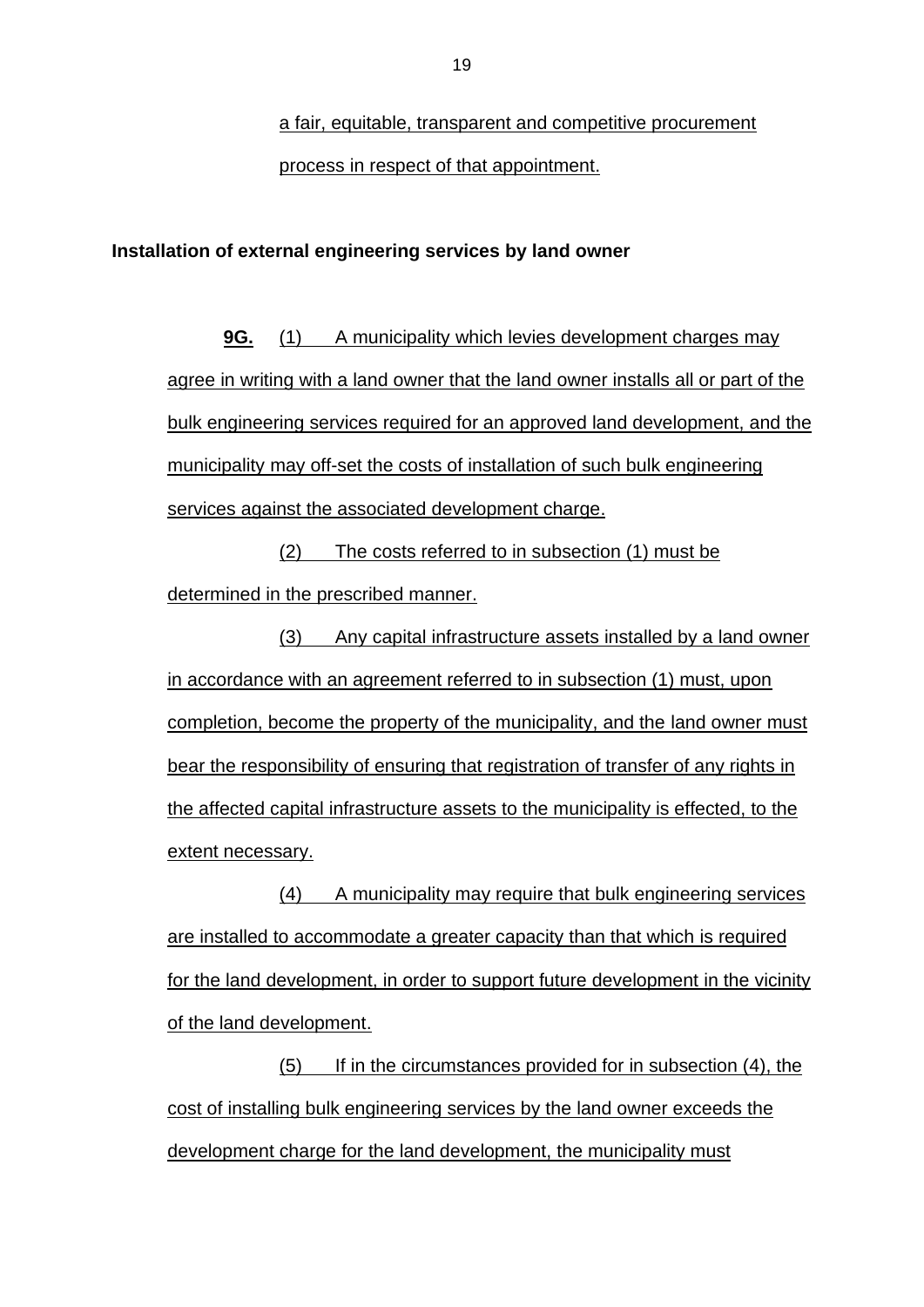reimburse or off-set the amount in excess of the development charge, in accordance with an agreed payment schedule, but at least within three years from the date of completion of the installation by the land owner, unless the land owner waives his or her right to reimbursement of that amount or any part thereof.

(6) A municipality may require that link engineering services are installed to accommodate a greater capacity than that which is required for the land development, in order to support future development in the vicinity of the land development.

(7) The municipality must, in the circumstances provided for in subsection (6), reimburse or off-set the amount of the development charge by the difference between the costs of the link engineering services installed, and the costs of those link engineering services that would have been required for that land development in the event that the municipality does not require the installation of link engineering services to accommodate a greater capacity.

(8) The installation of external engineering services by a land owner as contemplated in this section does not constitute an external mechanism for the delivery of municipal services as contemplated in terms of section 76 of the Municipal Systems Act.

#### **Non-installation of bulk engineering services by municipality**

**9H.** (1) If a municipality fails to complete the installation of bulk engineering services within a period of twelve months from the completion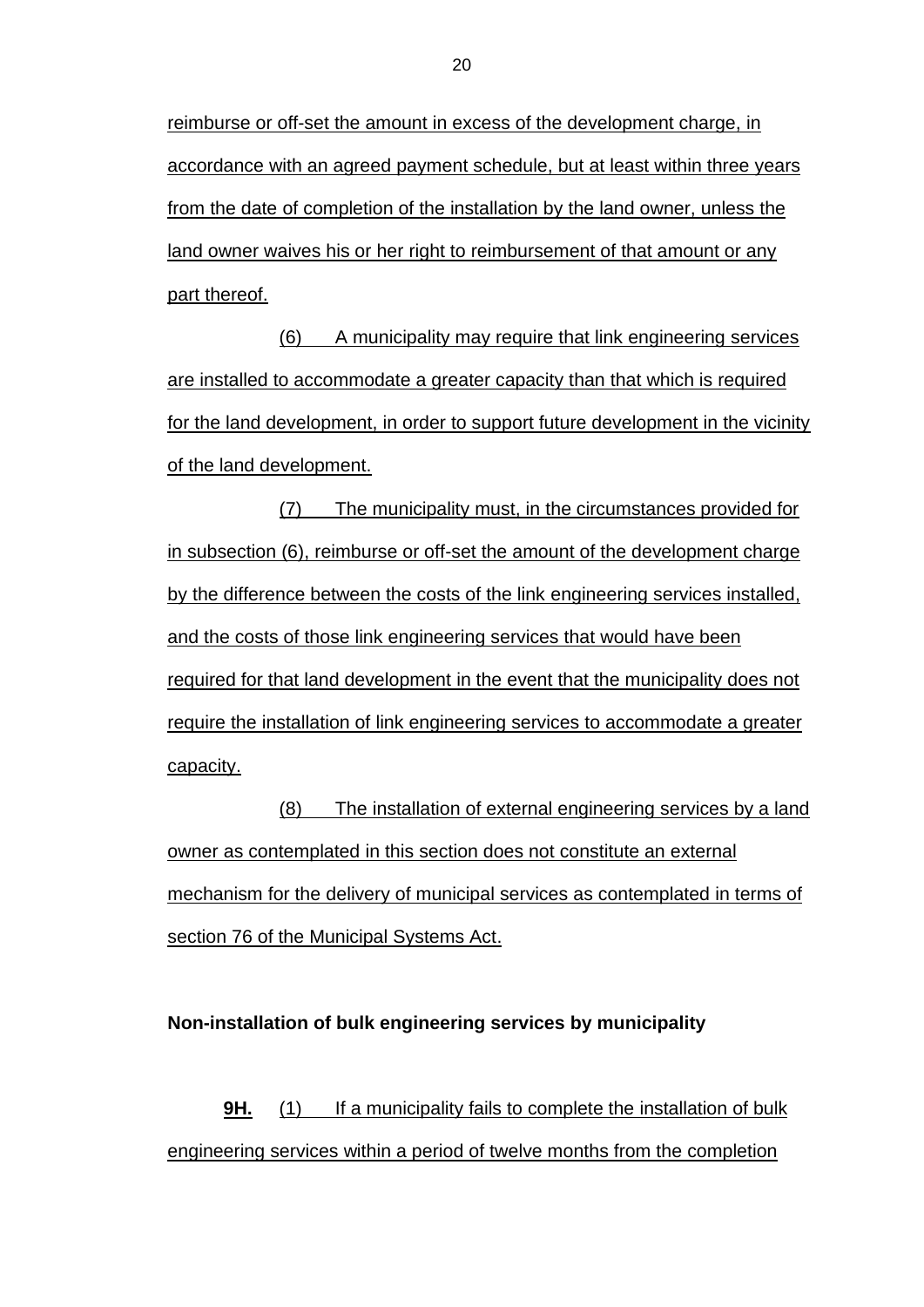date as stipulated in an engineering services agreement, the municipality must, subject to subsection (2), reimburse the land owner that portion of the development charge which is attributable to the failure, with interest charged at the applicable rate for debts owed to the State, as determined in terms of section 80 of the Public Finance Management Act, 1999 (Act No. 1 of 1999), calculated from the date of completion as stipulated in the engineering services agreement.

(2)*(a)* Despite subsection (1), the municipality and the land owner may agree to extend the time period for completion of the bulk services by the municipality.

*(b)* Where the municipality completes the installation within such extended time period, it has no obligation to reimburse the land owner that portion of the development charge or any interest thereon.

(3) The municipality is not liable to compensate the land owner or any other person for any loss or damage, including consequential or other damages, suffered by the land owner or such other person as a result of its failure to install those bulk engineering services as provided in subsection (1) or (2).

#### **Financial management and reporting requirements**

#### **9I.** (1) A municipality must—

*(a)* separately account in the municipal budget and related financial reports for all—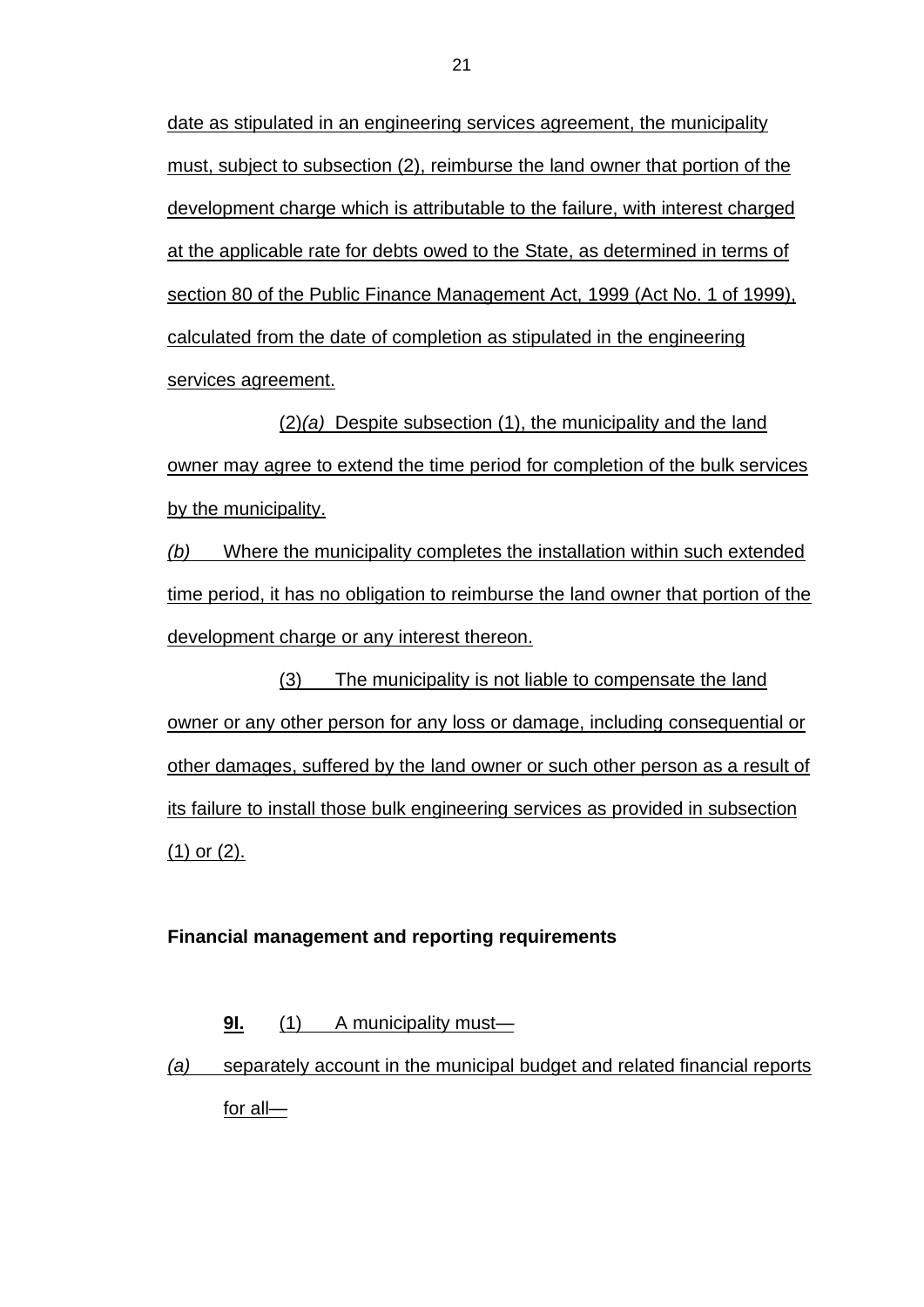- (i) amounts received by the municipality to discharge development charge liabilities; and
- (ii) expenditure incurred for purposes of providing external engineering services, which is funded from development charge revenue;
- *(b)* ensure that it has sufficient funds, at all times, to meet its obligations in respect of development charge reimbursements and external engineering services, as contemplated in this Chapter; and
- *(c)* if capital infrastructure assets installed by a land owner become the property of the municipality as contemplated in section 9G(3), account for the applicable capital infrastructure asset gain in accordance with the generally recognised accounting practice as provided in section 122 of the Municipal Finance Management Act.

(2) A municipality must record all amounts received by the municipality in satisfaction of any development charge liability in a budget year, in—

*(a)* the adjustment budget for that year; or

*(b)* the capital budget for the following budget year.

(3) A municipality must, in the annual report prepared in accordance with section 121 of the Municipal Finance Management Act, disclose for each budget year—

- *(a)* the total amount received by the municipality in satisfaction of any development charge liability;
- *(b)* the value of all external engineering services installed by land owners instead of the payment of development charges; and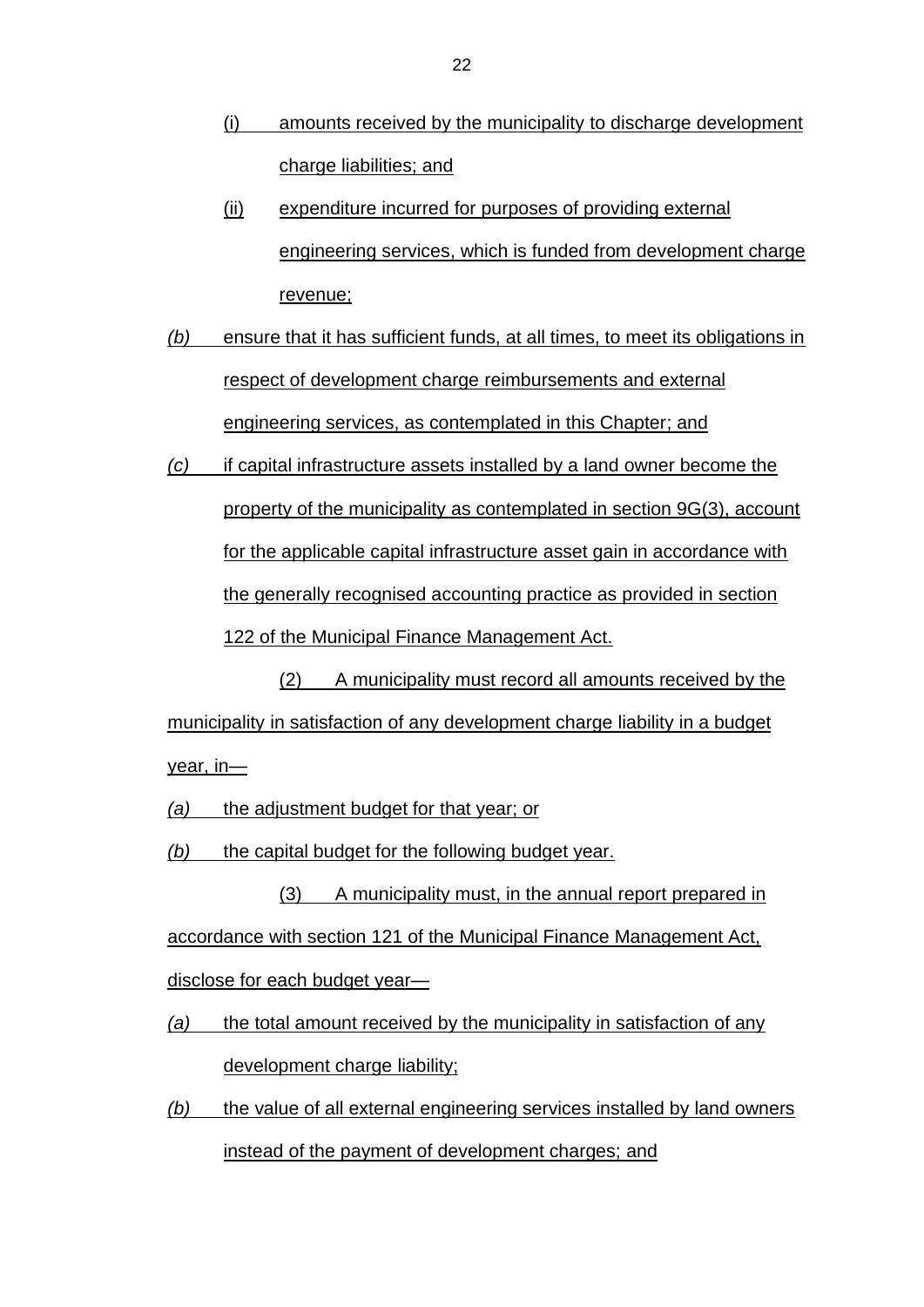*(c)* the list of all subsidies granted by the municipality in terms of section 9E(1) during the previous financial year, a statement reflecting the municipal revenue forgone as a result of the subsidies granted during that period and the alternative sources of funding to cover the revenue forgone.

# **Withholding clearances and approvals**

**9J.** Despite any other legislation governing the functions of local government, a municipality may withhold any approval or clearance it is empowered to grant or issue in terms of that other legislation in respect of either the land owner or land development area in question, including, but not limited to, a certificate issued in terms of section 118 of the Municipal Systems Act, if—

- *(a)* any development charge owed by that land owner or in respect of that land development is payable but has not been paid; or
- *(b)* the land owner in question has failed to install external engineering services in accordance with conditions of approval of the land development or an engineering services agreement.

#### **Dispute resolution**

**9K.** (1) A person whose rights are affected by a decision regarding development charges taken by a Municipal Planning Tribunal may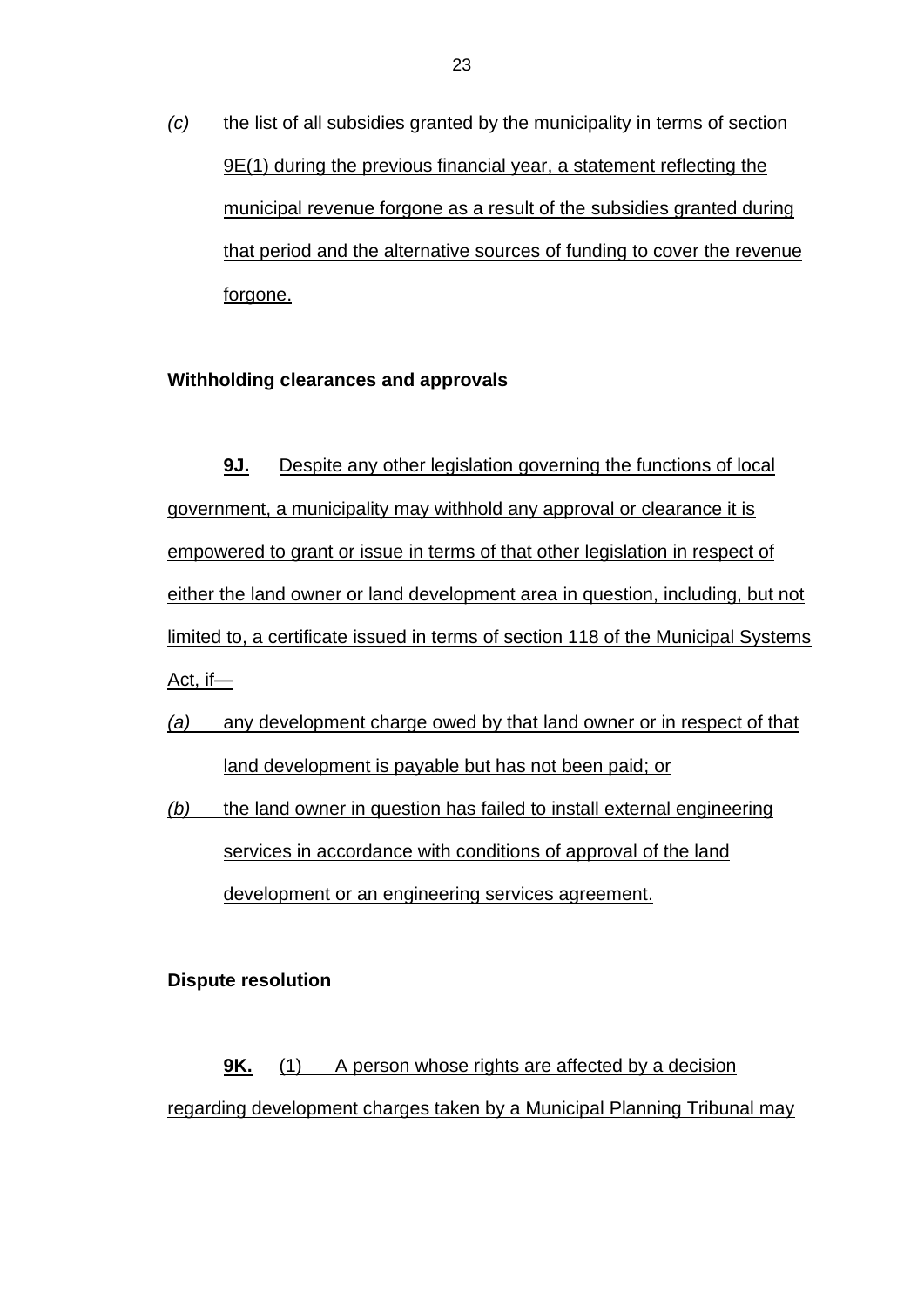appeal against that decision in accordance with the mechanism provided for in section 51 of the Spatial Planning and Land Use Management Act.

(2) A dispute arising in relation to any matter regulated by an engineering services agreement must be resolved in accordance with the dispute resolution mechanism provided for in the engineering services agreement.

# **Delegation**

**9L.** (1) Except to the extent provided otherwise in this Chapter or in any other legislation—

*(a)* a power conferred upon the Minister in terms of this Chapter, other than the power to make regulations; and

*(b)* a power or duty conferred upon a municipality in terms of this Chapter, other than the power of a municipal council to adopt a development charges policy and by-law,

maybe delegated to a person in the employ or service of the relevant municipality.

(2) A delegation in terms of subsection (1)—

*(a)* must be in writing;

*(b)* is subject to such limitations and conditions as the person who made the delegation may impose in a specific case; and

*(c)* does not divest the person who made the delegation of the responsibility concerning the exercise of the delegated power or the performance of the delegated duty.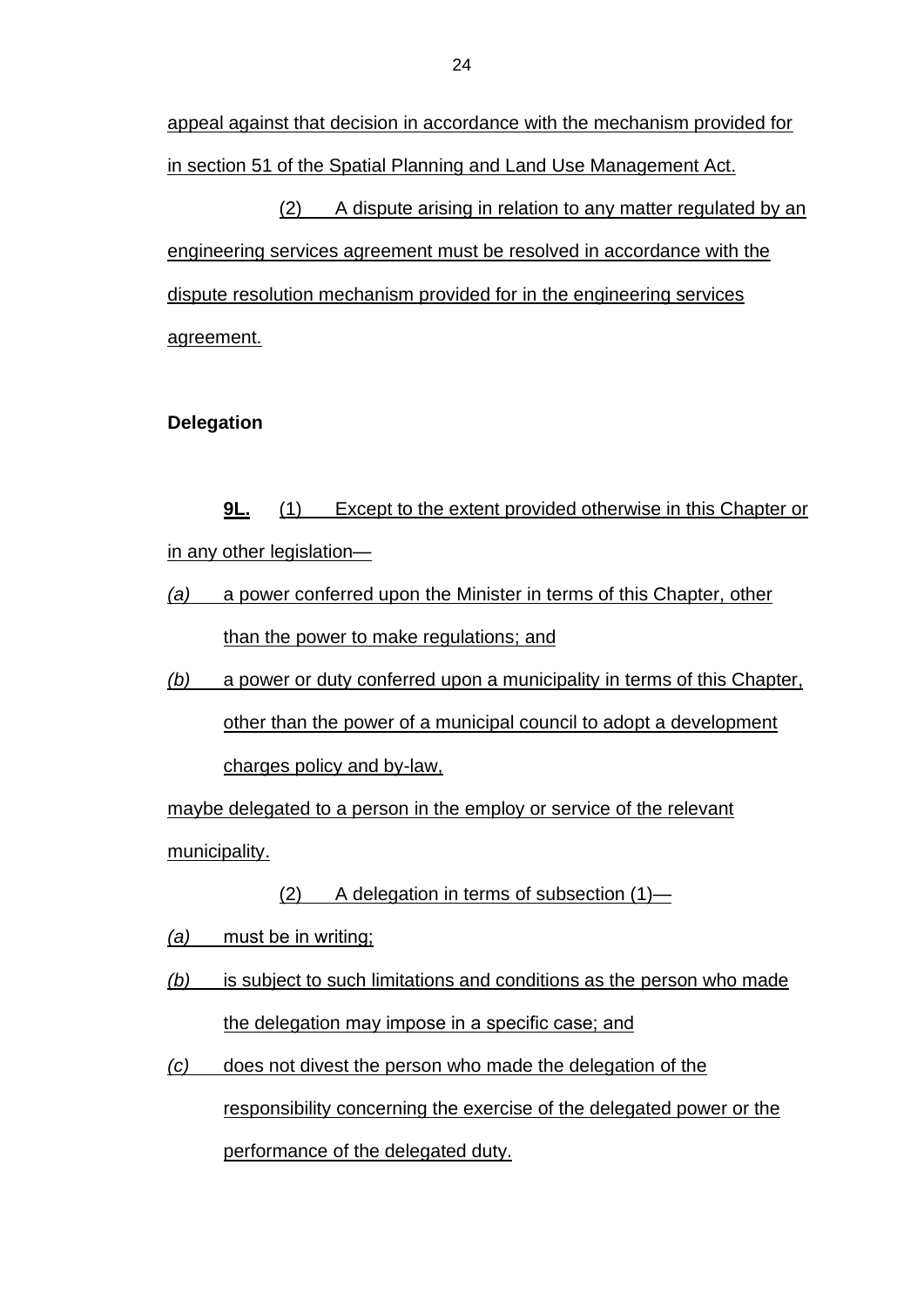(3) The person who made the delegation may confirm, vary or revoke any decision taken in consequence of a delegation in terms of this section, but no such variation or revocation of a decision may detract from any rights that may have accrued to any person as a result of the decision.

# **Financial misconduct**

**9M.** Section 171 of the Municipal Finance Management Act applies with the necessary changes, where an official of a municipality wilfully or negligently—

*(a)* contravenes any provision of this Chapter;

- *(b)* fails to comply with a duty imposed by a provision of this Chapter or to comply with a duty delegated to him or her in terms of this Chapter; or
- *(c)* provides incorrect or misleading information in any document which in terms of the requirements of this Chapter must be submitted to the municipal council.''.

# **Amendment of section 10 of Act 12 of 2007**

**5.** Section 10 of the principal Act is hereby amended by the insertion after subsection (1) of the following subsection:

"(1A) The Minister may make regulations for the effective implementation of Chapter 3A regarding—

*(a)* the content and structure of a municipality's policy on development charges;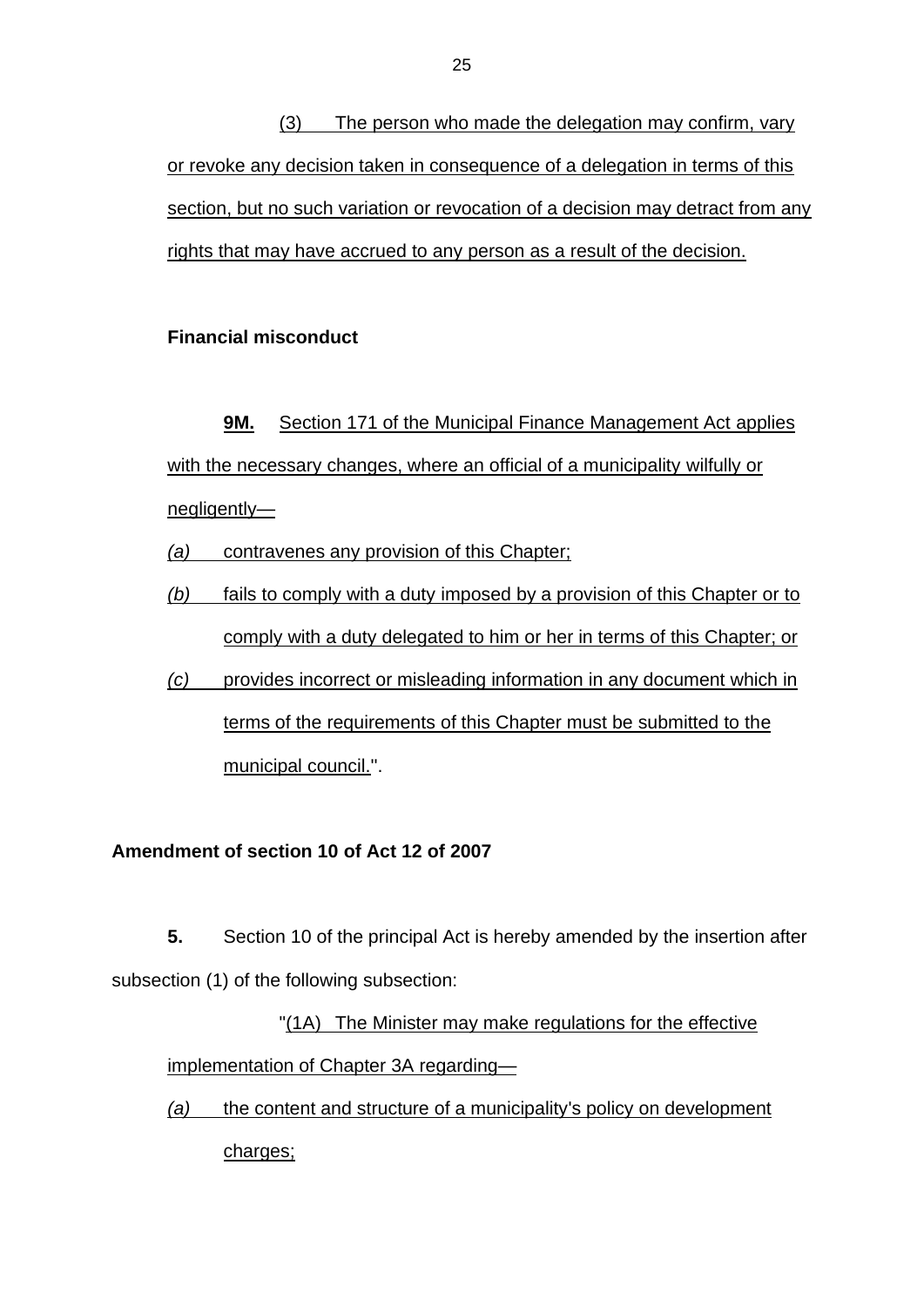- *(b)* a method or methods for calculating development charges;
- *(c)* the information to be submitted by a land owner to a municipality when applying for a subsidy to the development charge payable;
- *(d)* requirements for municipal accounting and financial reporting in relation to municipal development charges, including the format for reporting on municipal development charges revenue and expenditure;
- *(e)* matters relating to the installation of external engineering services by a land owner instead of the payment of a municipal development charge;
- *(f)* model engineering services agreements for use by any municipality in the implementation of Chapter 3A, which may be adjusted to the requirements of the municipality;
- *(g)* model municipal development charges by-laws; and
- *(h)* such other matters as are necessary for the effective implementation of Chapter 3A.".

#### **Amendment of legislation, savings and transitional provisions**

**6.** (1) Subject to subsection (2), the laws mentioned in the Schedule are hereby amended or repealed as set out in the Schedule.

(2) Anything done under any legislation repealed by subsection (1) and which could be done under a corresponding provision of this Act must be regarded as having been done under that provision.

(3) A municipality which levies development charges in terms of a pre-existing policy or by-law, as at the date of commencement of this Act, must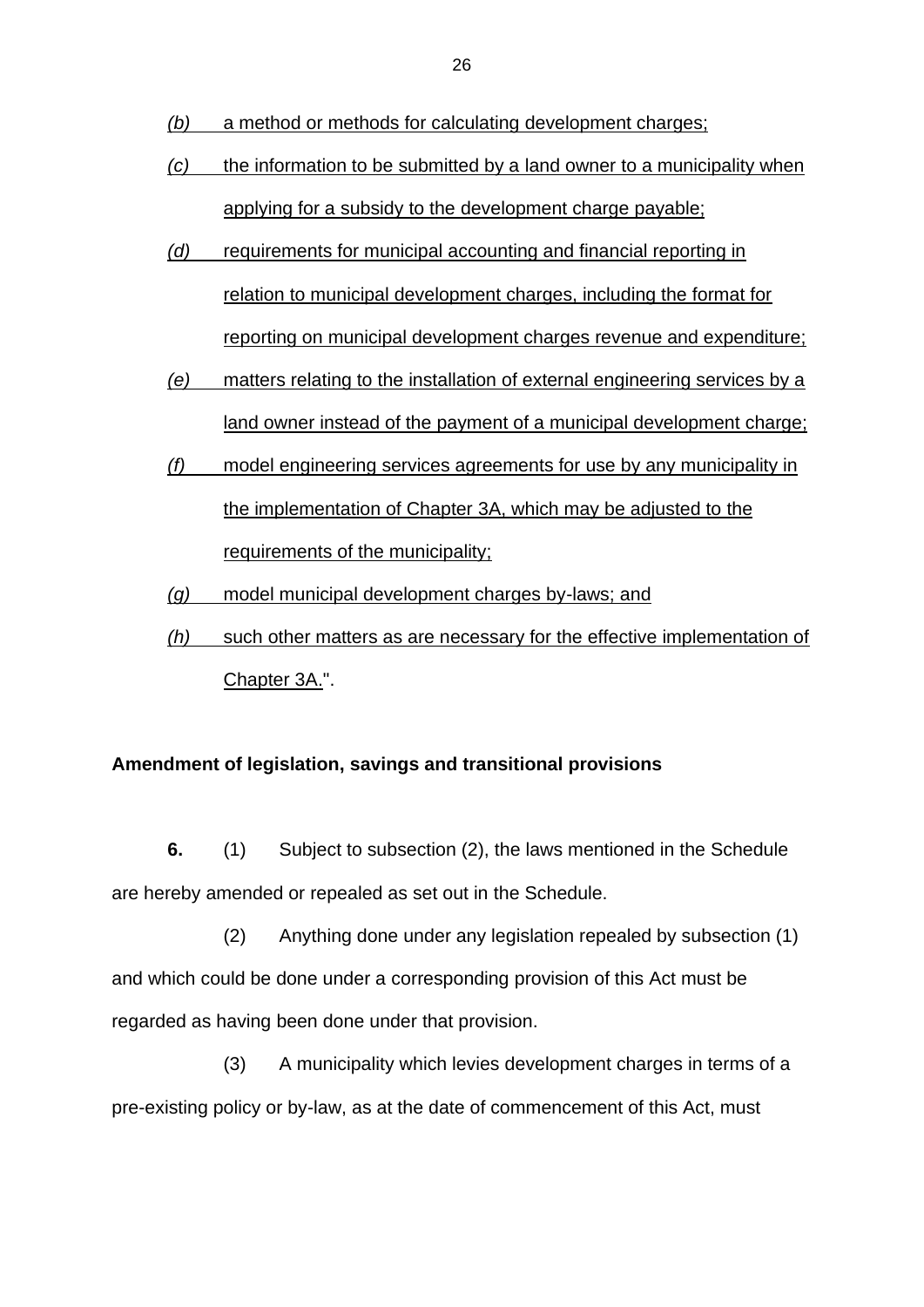ensure that it complies with this Act within 36 months after the date of commencement of this Act.

# **Substitution of long title of Act 12 of 2007**

**7.** The following long title is hereby substituted for the long title of the principal Act:

"**To regulate the exercise by municipalities of their power to impose surcharges on fees for services provided under section 229(1)***(a)* **of the Constitution; to provide for the authorisation of taxes, levies and duties that municipalities may impose under section 229(1)***(b)* **of the Constitution; to provide for development charges; and to provide for matters connected therewith**.".

# **Amendment of arrangement of sections of Act 12 of 2007**

**8.** The arrangement of sections of the principal Act is hereby amended by the insertion after item 9 of the following Chapter:

# "**CHAPTER 3A**

# **DEVELOPMENT CHARGES**

- 9A. Power to levy development charge
- 9B. Adoption and contents of policy on development charges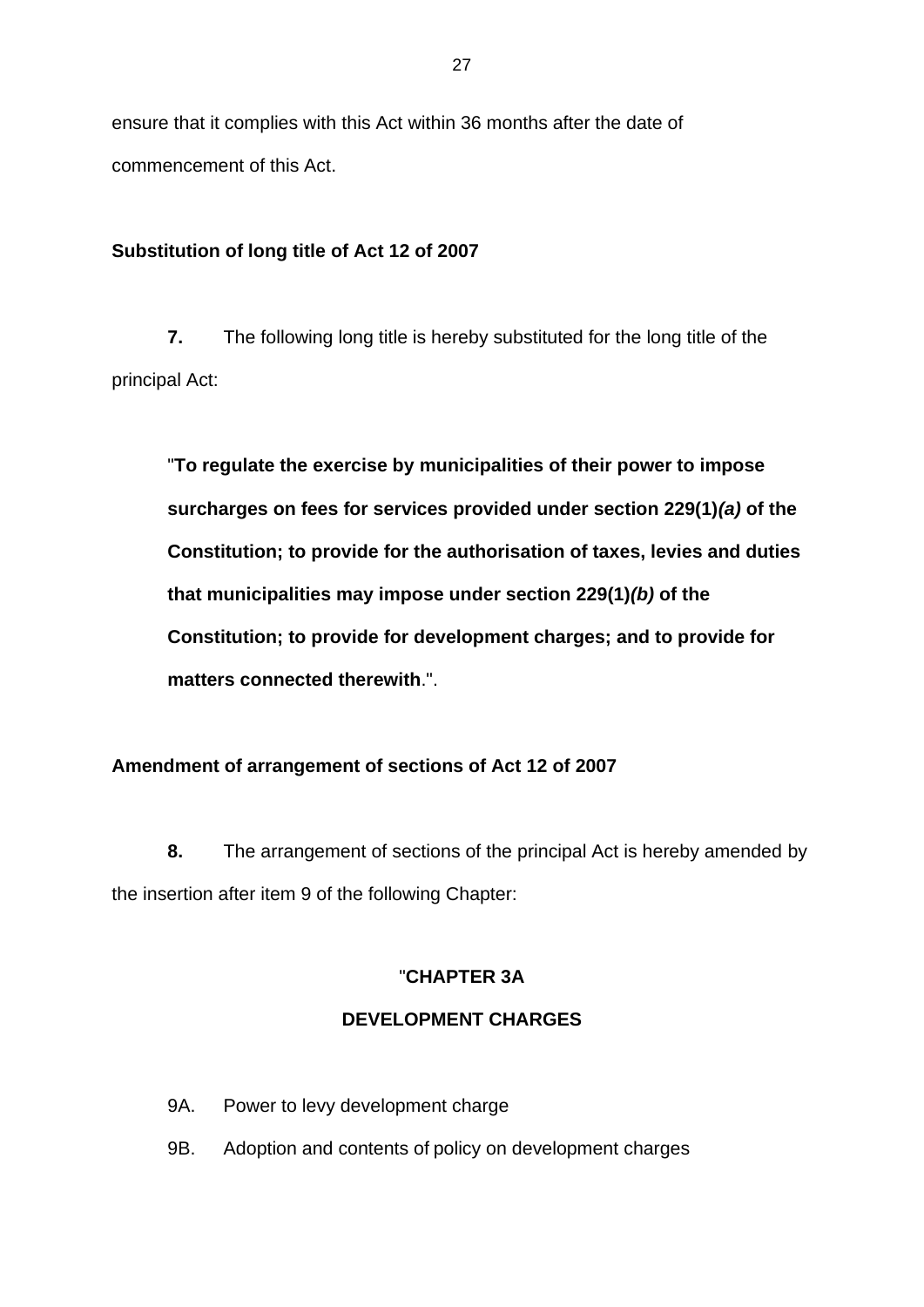- 9C. Community participation
- 9D. By-laws to give effect to policy on development charges
- 9E. Subsidies
- 9F. Engineering services agreement
- 9G. Installation of external engineering services by land owner
- 9H. Non-installation of bulk engineering services by municipality
- 9I. Financial management and reporting requirements
- 9J. Withholding clearances and approvals
- 9K. Dispute resolution
- 9L. Delegation
- 9M. Financial misconduct".

# **Short title and commencement**

**9.** This Act is called the Municipal Fiscal Powers and Functions Amendment Act, 2019 and takes effect on a date to be determined by the President by proclamation in the *Gazette*.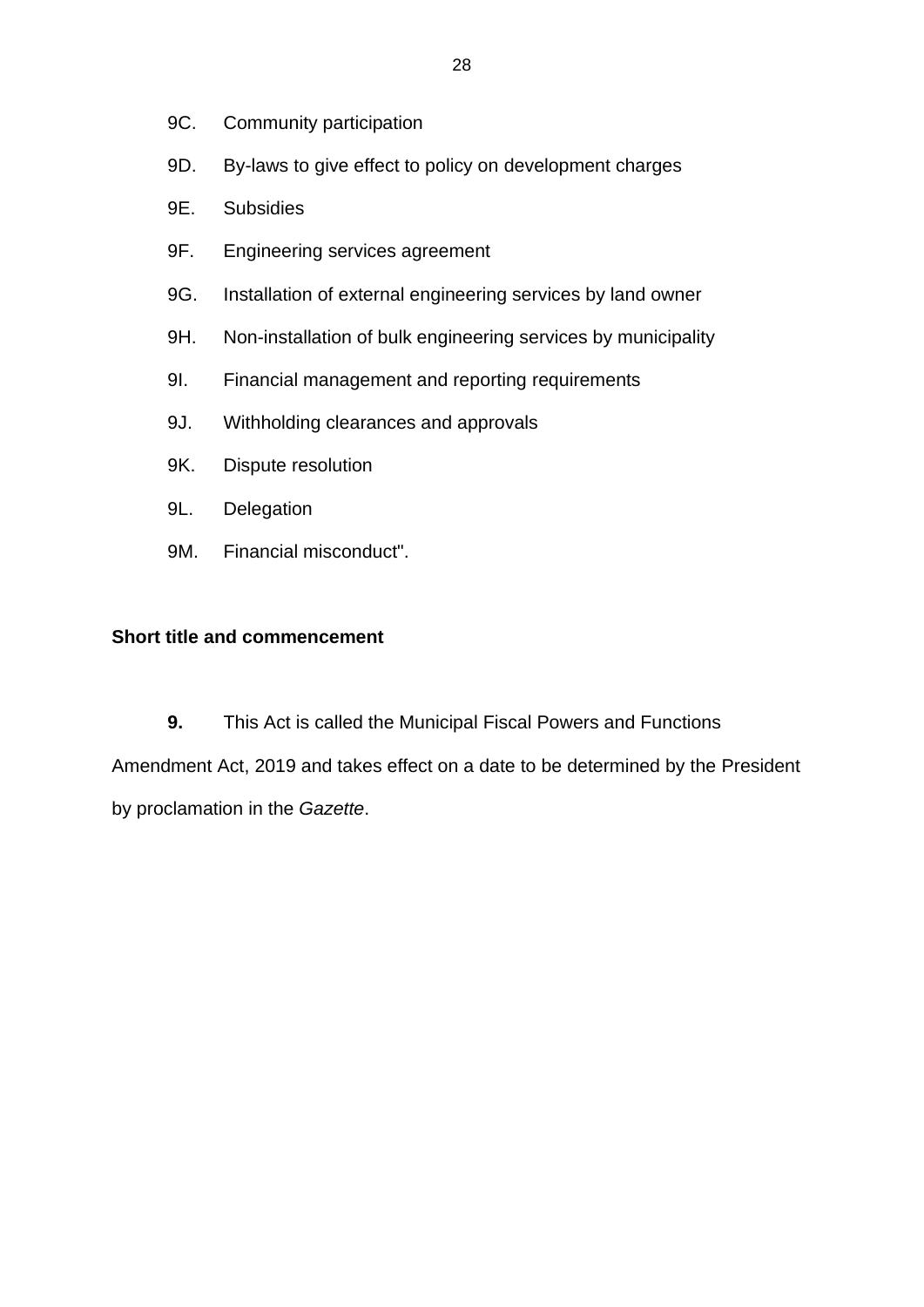# **SCHEDULE**

# **LAWS AMENDED OR REPEALED**

# **(Section 7)**

| No. and year of<br>Act | <b>Short title of Act</b>                                          | <b>Extent of repeal or amendments</b>                                                                                                                                                                                                                                                                                                                                                                                                                                                                                                                                                                                                                                                                                                                                                                                                                                                                                                                                                                                                                                                                                                                                                                                                                                                                                                                                                 |
|------------------------|--------------------------------------------------------------------|---------------------------------------------------------------------------------------------------------------------------------------------------------------------------------------------------------------------------------------------------------------------------------------------------------------------------------------------------------------------------------------------------------------------------------------------------------------------------------------------------------------------------------------------------------------------------------------------------------------------------------------------------------------------------------------------------------------------------------------------------------------------------------------------------------------------------------------------------------------------------------------------------------------------------------------------------------------------------------------------------------------------------------------------------------------------------------------------------------------------------------------------------------------------------------------------------------------------------------------------------------------------------------------------------------------------------------------------------------------------------------------|
| Act No. 16 of 2013     | <b>Spatial Planning</b><br>and Land Use<br>Management Act,<br>2013 | 1. The amendment of section 1-<br>by the insertion after the definition of "body" of the<br>(a)<br>following definition:<br>" 'bulk engineering services' means capital<br>infrastructure assets associated with that<br>portion of an external engineering service<br>which is intended to ensure delivery of<br>municipal engineering services for the<br>benefit of multiple users or the community as<br>a whole, whether existing or to be provided<br>as a result of development in terms of a<br>municipal spatial development framework.";<br>by the deletion of the definition of "engineering<br>(b)<br>service";<br>by the insertion after the definition of "land use<br>(c)<br>scheme" of the following definition:<br>link engineering services' means the<br>capital infrastructure assets associated with<br>that portion of an external engineering<br>service, which links an internal engineering<br>service to the applicable bulk engineering<br>services."; and<br>by the insertion after the definition of "Municipal<br>(d)<br>Council the following definition:<br>'municipal engineering service' means a<br>system for the provision of water, sewerage,<br>electricity, municipal roads, stormwater<br>drainage, gas and solid waste collection and<br>removal required for the purpose of land<br>development management, referred to in<br>Chapter 6;". |
|                        |                                                                    | 2. The amendment of section 40 by the substitution<br>in subsection $(7)$ for paragraph $(b)$ of the following<br>paragraph:<br>$"(b)$ in the approval of any application, impose any<br>reasonable conditions, including conditions<br>related to the provision of engineering services<br>and the payment of any development charges:<br>Provided that the Municipal Planning Tribunal<br>endorses the municipality's calculation of<br>development charges and, where applicable, the<br>timing for payment thereof as a condition or<br>conditions of approval;".<br>The amendment of section 49-<br>3.                                                                                                                                                                                                                                                                                                                                                                                                                                                                                                                                                                                                                                                                                                                                                                           |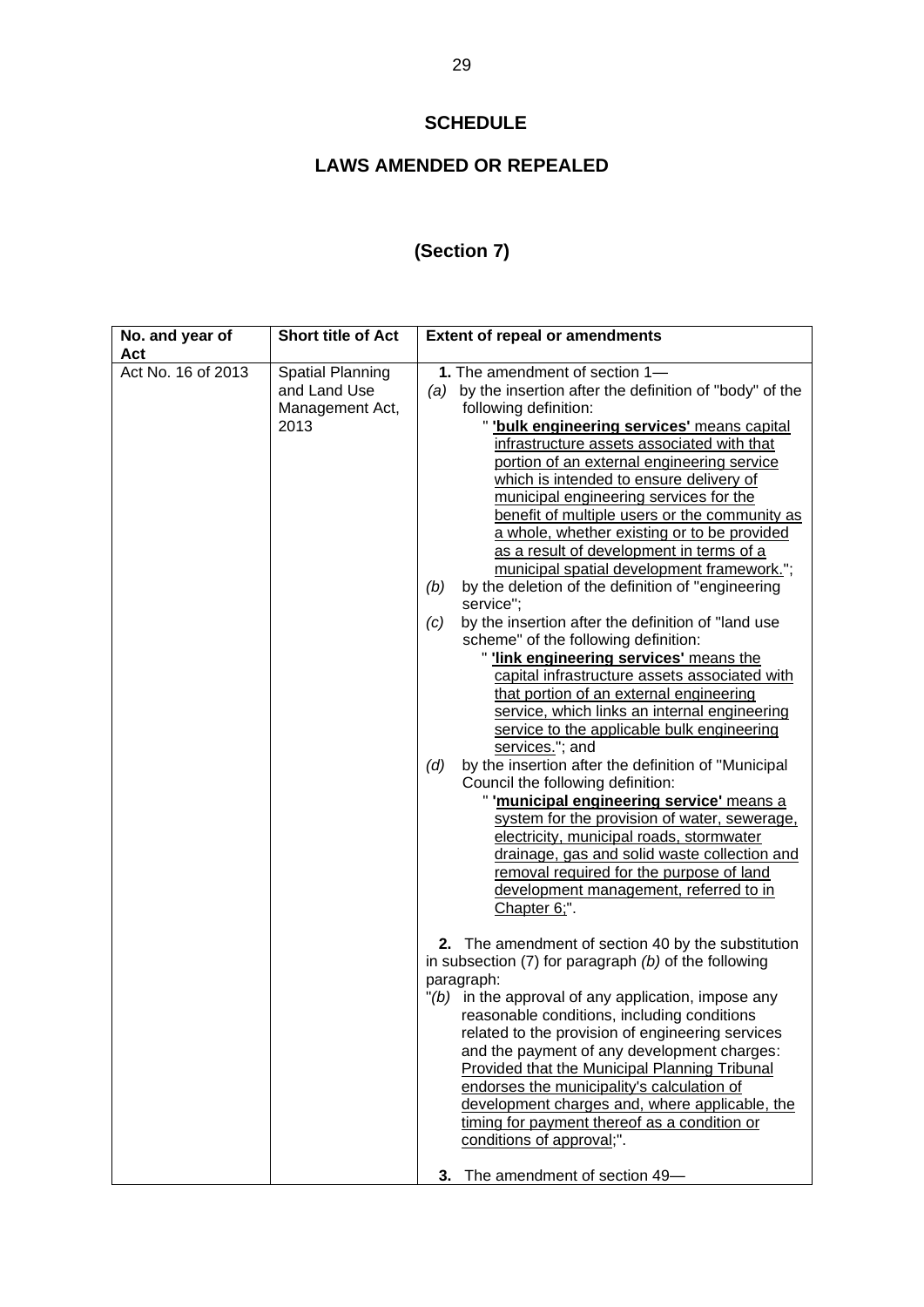| (a) | by the substitution for subsection (2) of the            |
|-----|----------------------------------------------------------|
|     | following subsection:                                    |
|     | "(2) A municipality is responsible for the               |
|     | provision of external engineering services               |
|     | :Provided that link engineering services are             |
|     | installed by an applicant and that the                   |
|     | municipality may require that such services are          |
|     | installed to provide a greater capacity than the         |
|     | land development itself needs, subject to the            |
|     | municipality reimbursing the applicant                   |
|     | accordingly, unless the applicant waives his or          |
|     | her claim to reimbursement or the value of               |
|     | installing the additional capacity is set off            |
|     | against the applicable development charges               |
|     | liability."; and                                         |
| (b) | by the addition of the following subsection:             |
|     | "(6) A municipality may agree to                         |
|     | contribute towards the cost of link engineering          |
|     | services, where the applicant's provision of             |
|     | link engineering service that meet the                   |
|     | minimum standards of the municipality shall              |
|     | result in capacity that exceeds the                      |
|     | requirements of the land development itself:             |
|     | Provided that the maximum contribution of the            |
|     | municipality does not exceed the amount                  |
|     | which represents the difference between the              |
|     | cost associated with meeting the minimum                 |
|     | standard and the cost of the actual                      |
|     | requirements of the land development in                  |
|     | question.".                                              |
|     |                                                          |
|     | 4. The amendment of Schedule 1-                          |
|     | (a) by the substitution in paragraph $(y)$ for the words |
|     | preceding subparagraph (i) of the following words:       |
|     | "regulate the provision of municipal                     |
|     | engineering services[and the imposition of               |
|     | development charges], including-"; and                   |
| (b) | by the deletion in paragraph $(y)$ of subparagraphs      |
|     | $(iv)$ and $(vi)$ .                                      |
|     |                                                          |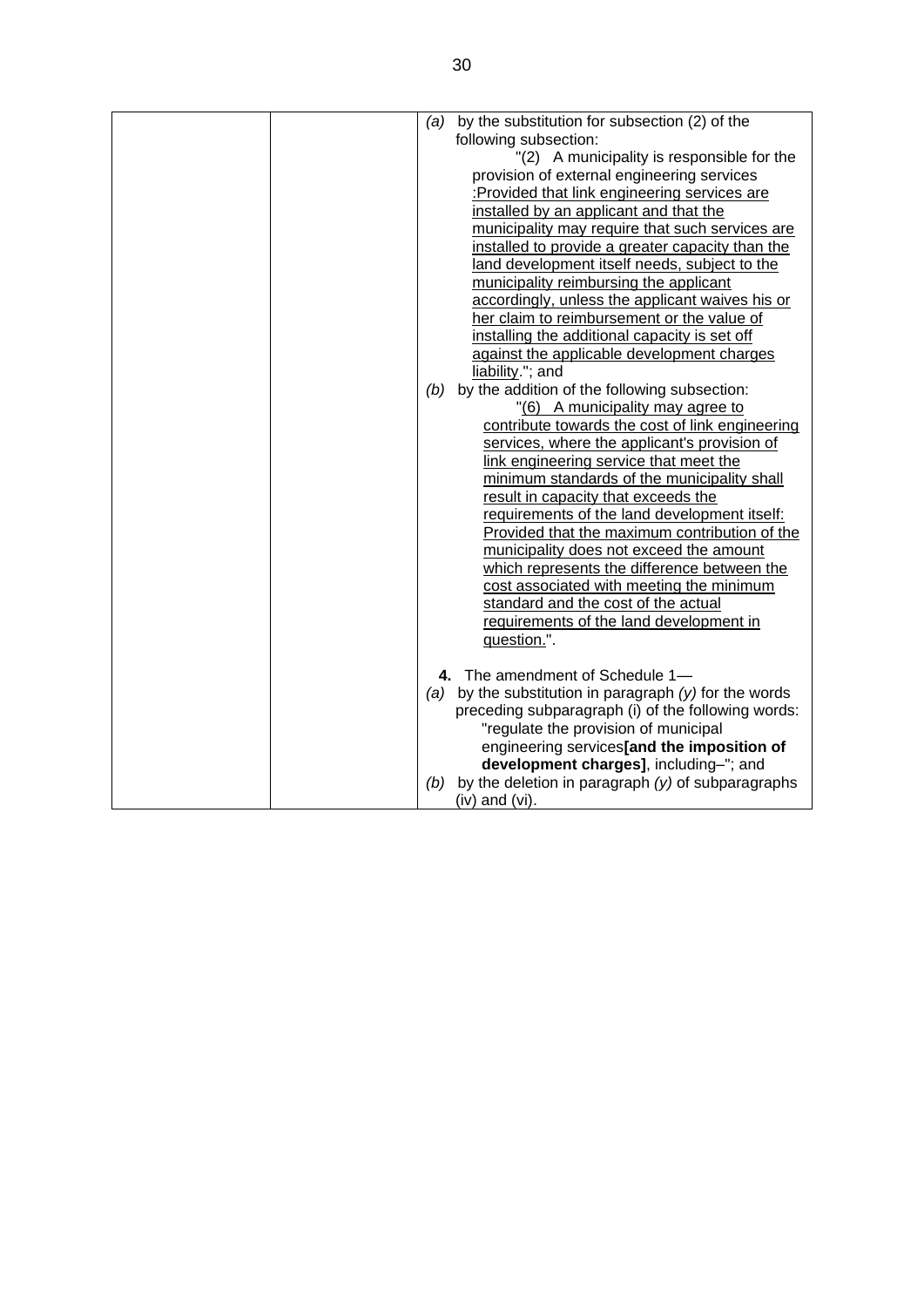# **MEMORANDUM ON THE OBJECTS OF THE MUNICIPAL FISCAL POWERS AND FUNCTIONS AMENDMENT BILL, 2019**

### **1. BACKGROUND**

1.1 Section 229 of the Constitution empowers municipalities, where authorised by national legislation, to impose taxes, levies and duties appropriate to local government (other than income tax, VAT, general sales tax or customs duty).

1.2 Section 40(7) of the Spatial Planning and Land Use Management Act, 2013 (Act No. 16 of 2013), enables a municipal planning tribunal, when approving a land development application, to impose any reasonable conditions, including conditions related to the provision of engineering services and the payment of any development charges.

1.3 Many municipalities face fast-growing needs for investment in infrastructure so that they can deliver municipal engineering services. These investments are required to ensure access to basic services, to meet the needs of growing populations and economies, as well as to renew existing assets.

1.4 Municipal service delivery is financed through a fiscal framework that is based on a clear assignment of fiscal powers and functions that empower municipalities to raise property rates and user charges on electricity distribution, water and sanitation services and solid waste collection. These primary sources of revenue are supplemented by intergovernmental transfers that support the operating costs of basic service delivery to poor households, as well as related national development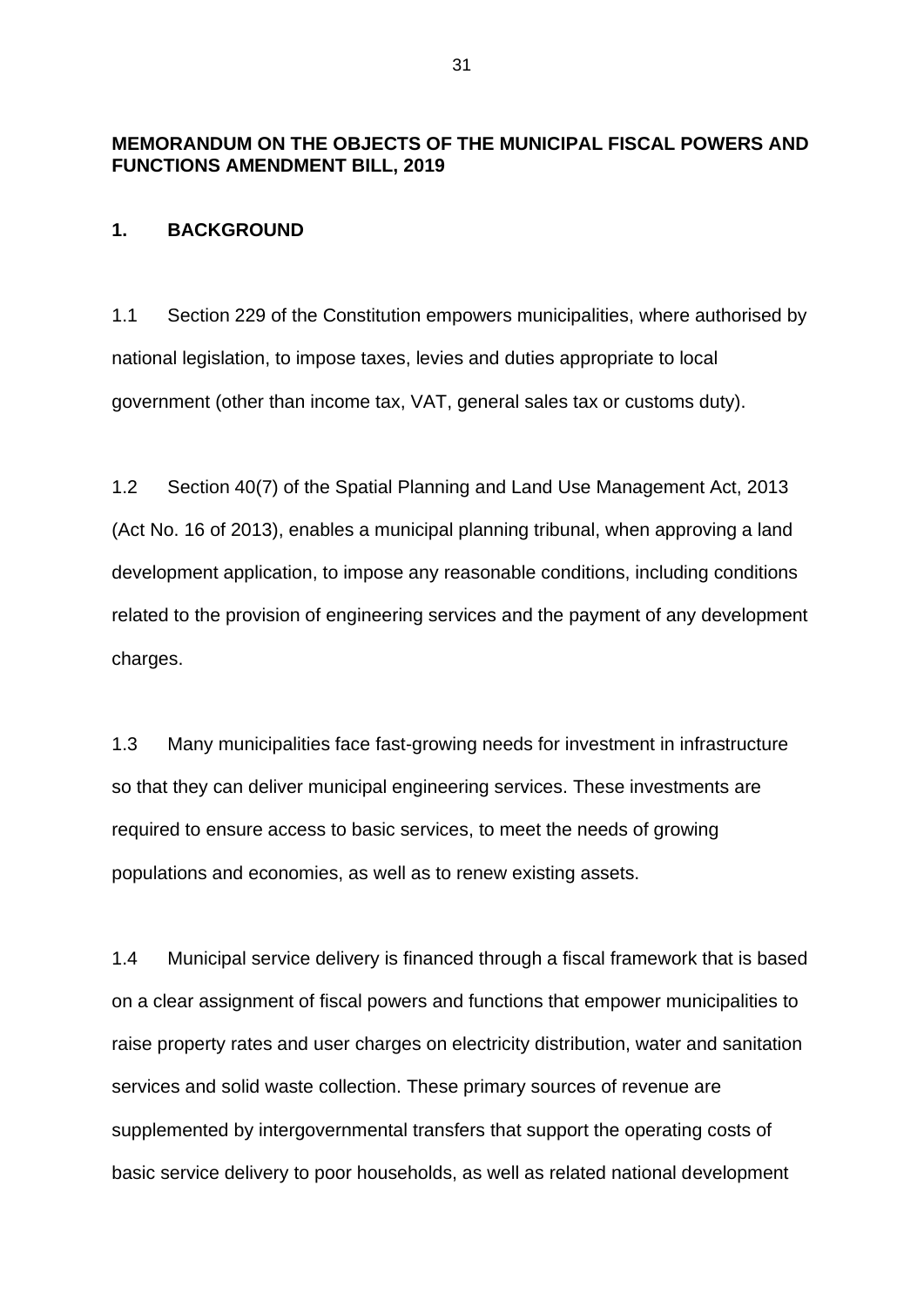priorities. Municipalities may use any operating surpluses generated from these revenues to finance capital investment programmes, again supplemented by intergovernmental transfers, as well as by funds that have been borrowed to finance infrastructure investment programmes.

1.5 Municipal development charges complement these sources of capital finance, by providing a direct charge to beneficiaries of existing and planned infrastructure installed to enable an intensification of land use. Development charges are thus an additional source of capital finance, which enhance the efficiency and volume of municipal capital financing through—

- ensuring that the beneficiaries of infrastructure pay a fair share of the costs of installing it, relative to other residents;
- releasing resources that a municipality would otherwise have dedicated to meeting these needs to be spent on other development priorities; and
- providing an additional revenue stream to support municipal borrowing programmes, where applicable.

1.6 In the case of private sector land development, there is provision in various pre-1994 provincial laws for municipalities to require a contribution from land owners, towards the costs of providing infrastructure to accommodate the additional load that their developments place on municipal bulk infrastructure. This requirement was typically imposed as a condition of a land use approval given in terms of most pre-1994 provincial town planning ordinances.

1.7 For both municipalities and land owners to budget and plan efficiently requires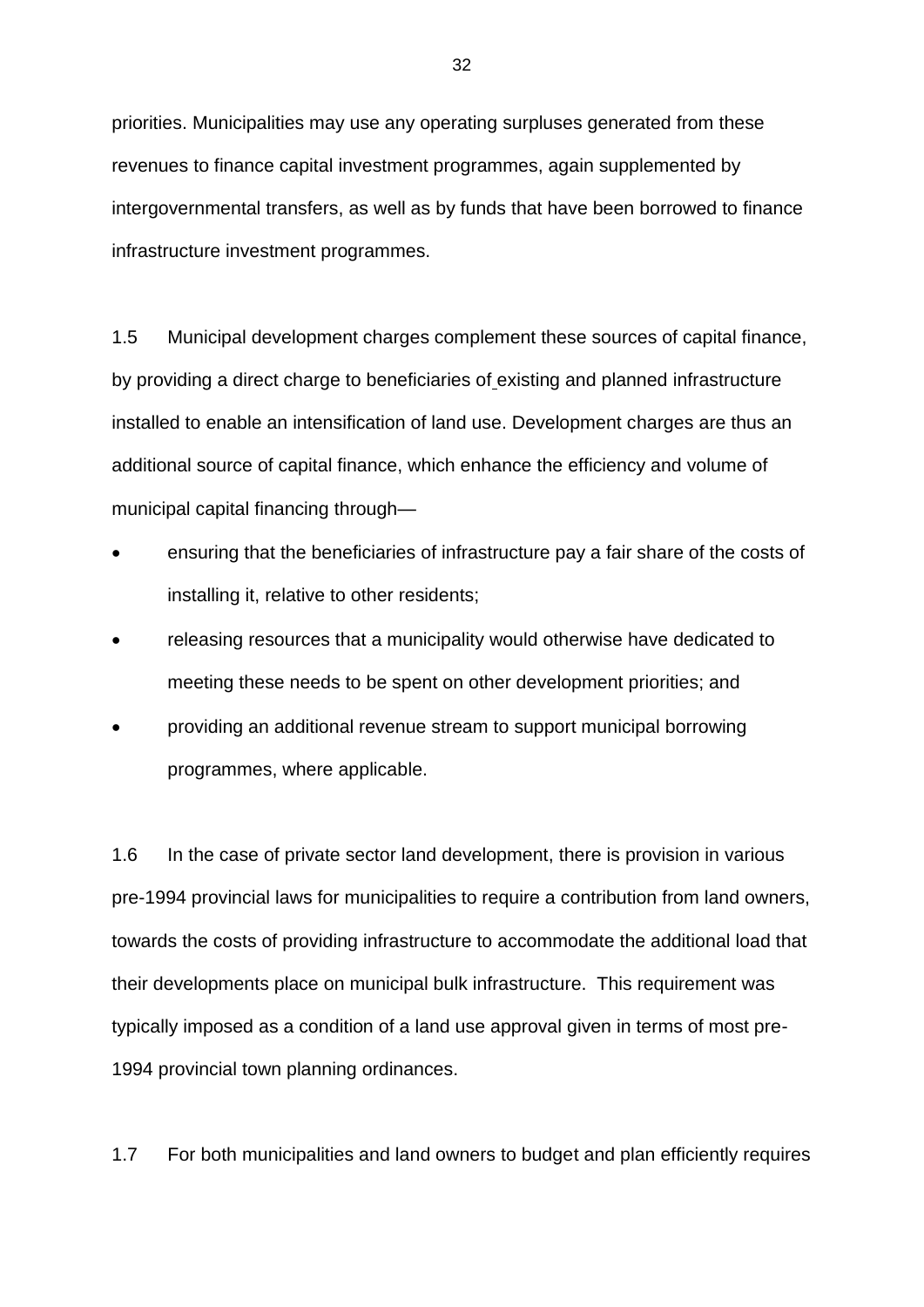a robust legal basis on which development charges are levied, linked to long term spatial and infrastructure planning systems. The Municipal Fiscal Powers and Functions Bill (''the Bill'') provides for a uniform, consistent, transparent and equitable basis on which municipalities can calculate and levy development charges on land owners. The Bill requires that development charges are paid by both the public and private sectors, in order to ensure that a substantial portion of municipal bulk infrastructure investment can be financed on a 'user pays' principle, with the needs of poor households directly and transparently supported through public subsidies, including intergovernmental transfers.

#### **2. PURPOSE**

The Bill proposes amendments to the Municipal Fiscal Powers and Functions Act, 2007 (Act No. 12 of 2007) (''the Act''), to provide for, among other things, a regime for municipalities to levy development charges.

### **3. CLAUSE BY CLAUSE ANALYSIS**

#### 3.1 **Clause 1**

Clause 1 of the Bill seeks to substitute section 1 of the Act and includes new definitions to assist in the interpretation of the Bill, and also provide that if there is a conflict between a provision of the Act and other legislation, the provision of the Act prevails.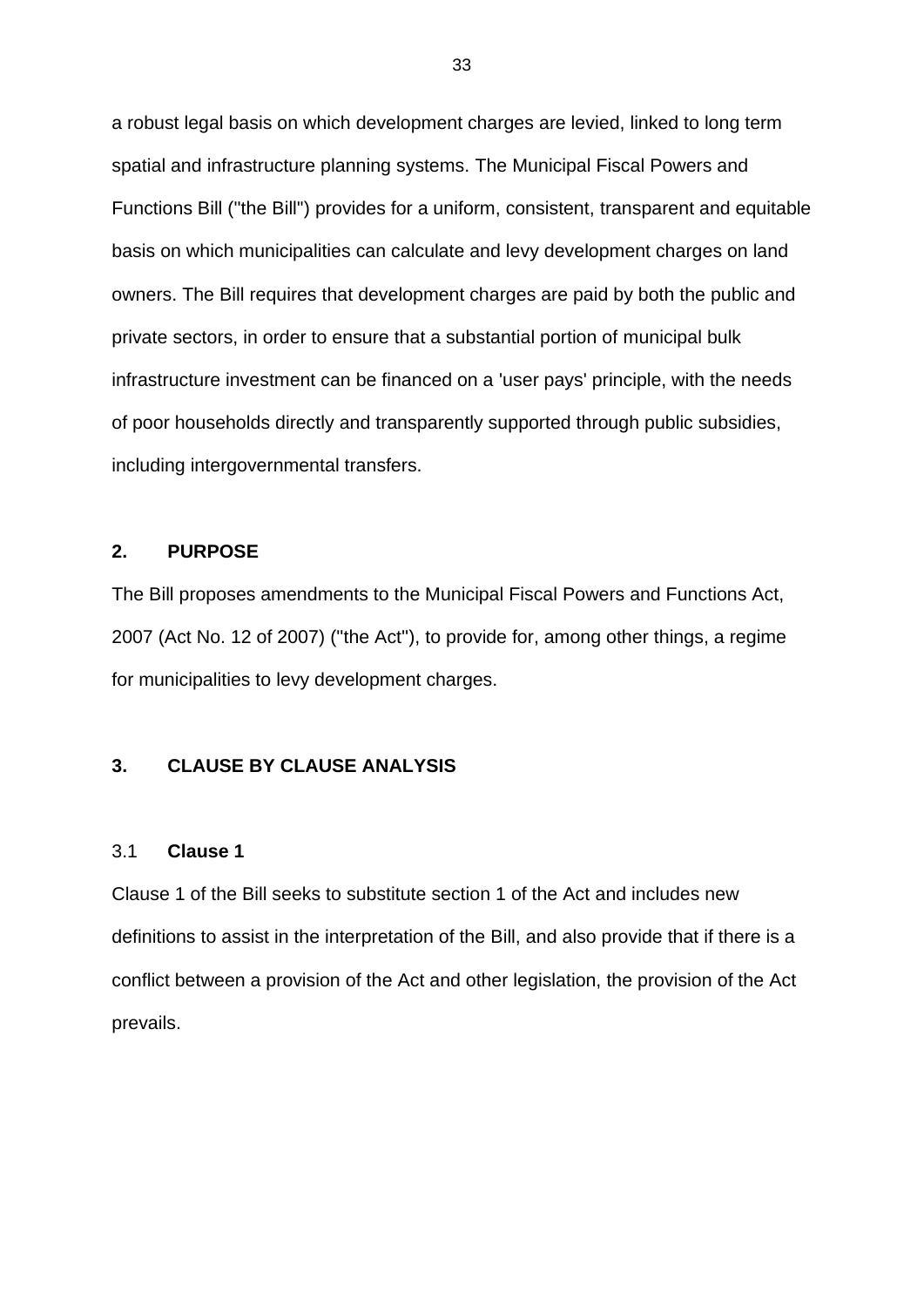#### 3.2 **Clause 2**

Clause 2 proposes the insertion of paragraph *(e)* in section 2 of the Act to provide for development charges as one of the objects of the Act.

#### 3.3 **Clause 3**

The Bill proposes the substitution of section 3 of the Act to provide for the application of the Act and for the exclusion in the application of Chapter 2 to development charges, of property rates regulated in terms of the Local Government: Municipal Property Rates Act, 2004 (Act No. 6 of 2004), and municipal base tariffs regulated under the Municipal Finance Management Act, the Municipal Systems Act or sector legislation.

#### 3.4 **Clause 4**

Clause 4 proposes the insertion of Chapter 3A which deals with development charges and stipulates as follows:

- 3.4.1 Clause 9A provides for a power for municipalities to levy development charges and establishes the basis on which they are calculated.
- 3.4.2 Clause 9B requires each municipality to approve a policy on development charges and specifies the minimum contents of these policies.
- 3.4.3 Clause 9C requires public participation process before a municipality adopts a policy on development charges.
- 3.4.4 Clause 9D allows a municipality to adopt and publish by-laws to give effect to the implementation of its development charges.
- 3.4.5 Clause 9E allows a municipality which decides to levy development charges to subsidise a land development or category of land developments through

34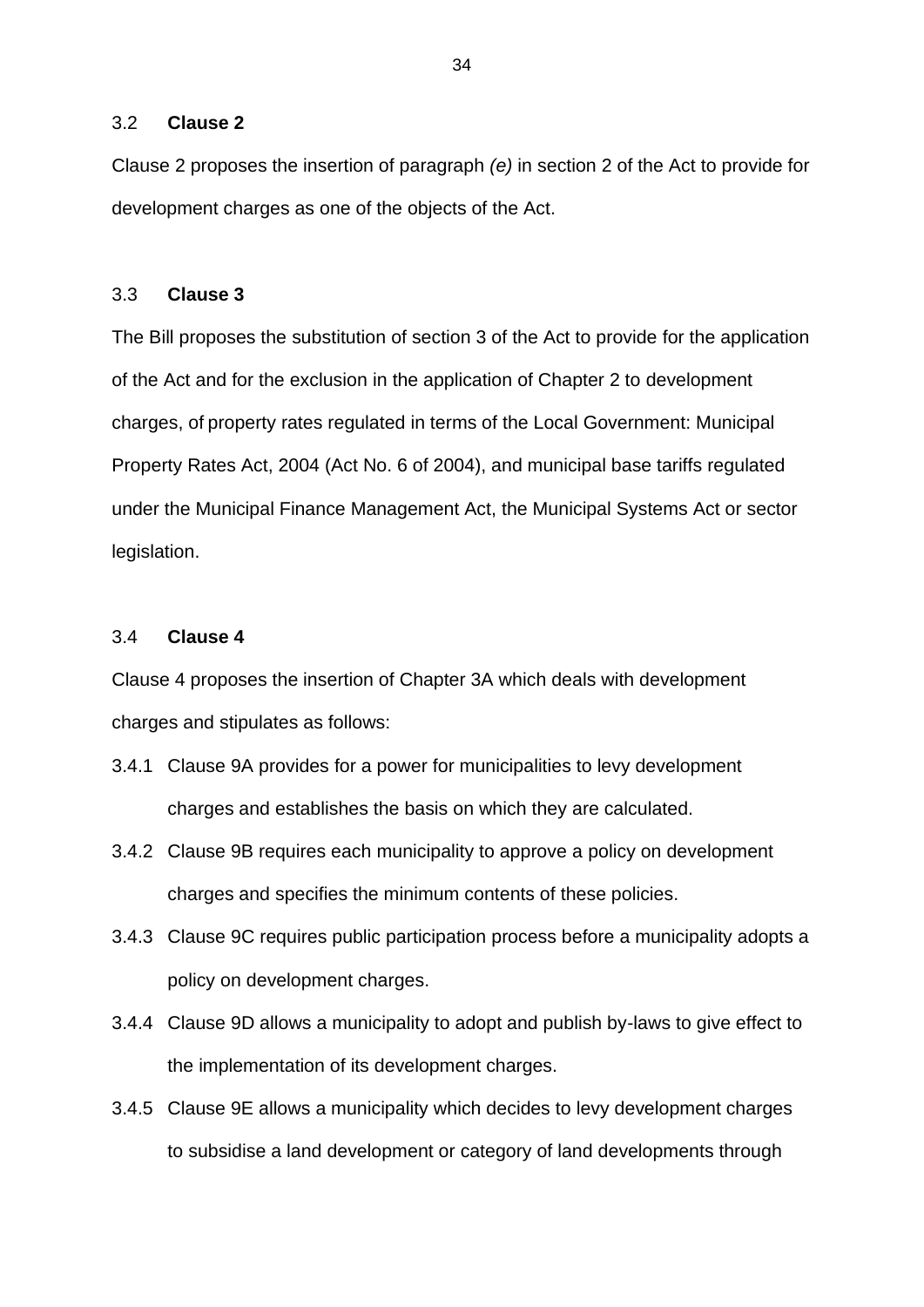reducing the development charges payable where it has set out a criteria for such subsidy in its policy on development charges.

- 3.4.6 Clause 9F provides for engineering services agreements to regulate the terms and conditions of the installation of municipal engineering services.
- 3.4.7 Clause 9G permits a municipality to set off the cost of infrastructure installed by the land owner against a development charge.
- 3.4.8 Clause 9H deals with the consequences of a municipality not providing infrastructure for which a developer has paid a development charge.
- 3.4.9 Clause 9I provides for financial management and reporting requirements.
- 3.4.10 Clause 9J gives municipalities the power to withhold clearances and approvals when development charges are not paid.
- 3.4.11 Clause 9K provides for mechanism to resolve dispute for a person whose rights are affected by a decision regarding development charges.
- 3.4.12 Clause 9L provides for the delegation of powers conferred upon the Minister or a municipality.
- 3.4.13 Clause 9M provides for financial misconduct where there is, among other things, a contravention of Chapter 3A.

#### 3.5 **Clause 5**

Clause 5 proposes the insertion of subsection (1A) in section 10 of the Act to provide for the Minister's power to make regulations for the effective implementation of Chapter 3A.

#### 3.6 **Clause 6**

Clause 6 provides in the Schedule, for the amended legislation, makes provision for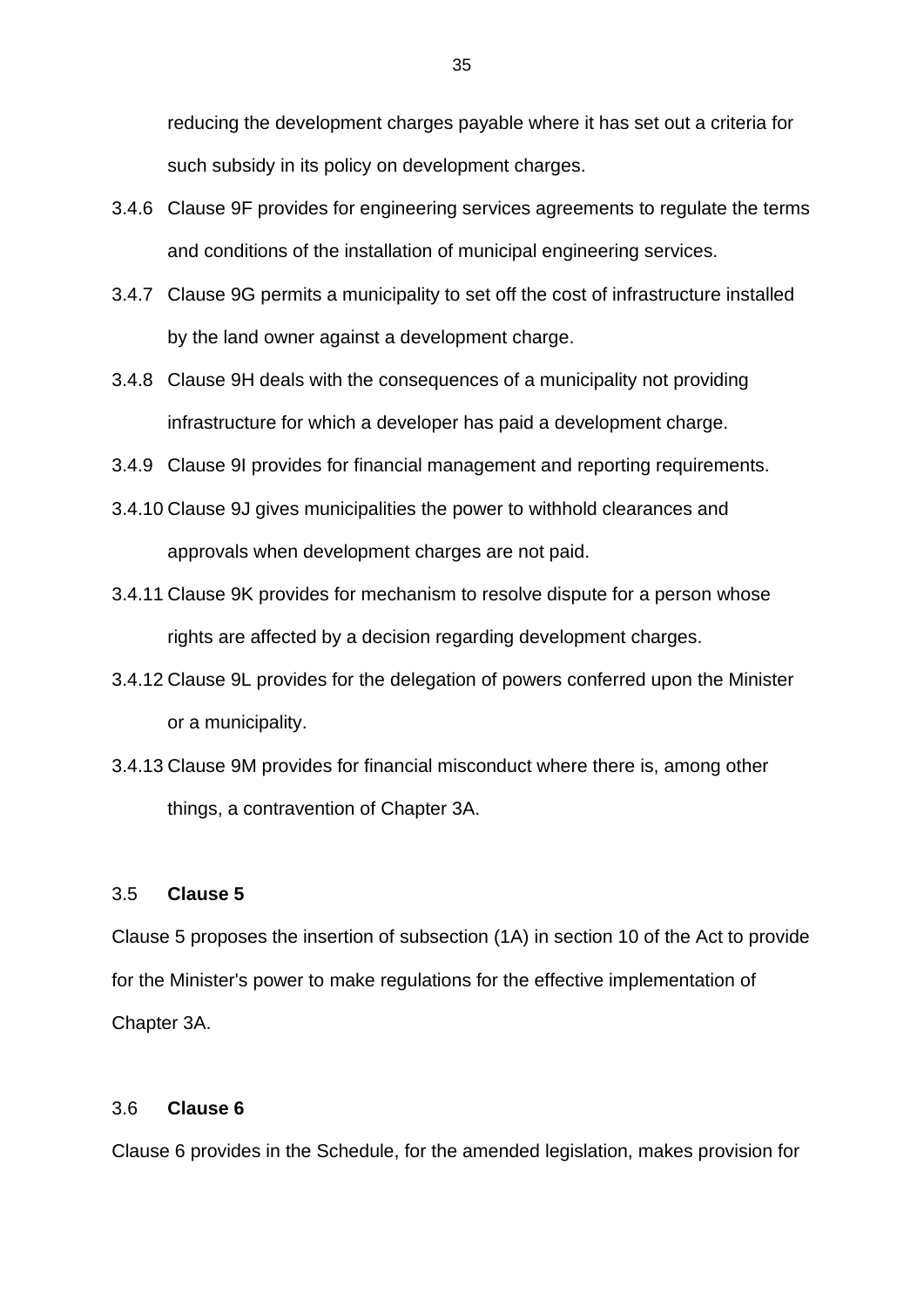the saving of acts done under other legislation repealed by the Bill. Clause 6 also provides for a transitional measure whereby a municipality, which levies development charges in terms of a pre-existing policy or by-law as at the date of coming into effect of the amendments proposed in the Bill, must ensure that it complies with the envisaged Municipal Fiscal Powers and Functions Amendment Act, 2019, within 36 months from the commencement of the said Act.

#### 3.7 **Clause 7**

Clause 7 proposes the substitution of the long title of the Act to, among other things, make reference to development charges.

#### 3.8 **Clause 8**

Clause 8 provides for the short title of the Act and its commencement.

# **4. ORGANISATIONS AND INSTITUTIONS CONSULTED**

- Municipalities;
- Financial and Fiscal Commission;
- South African Local Government Association;
- South African Land Owners Association;
- Metropolitan Municipalities and Secondary Cities;
- National Department of Rural Development and Land Reform;
- National Department of Human Settlements;
- National Department of Environmental Affairs;
- National Department of Transport; and
- South African National Roads Agency SOC LTD.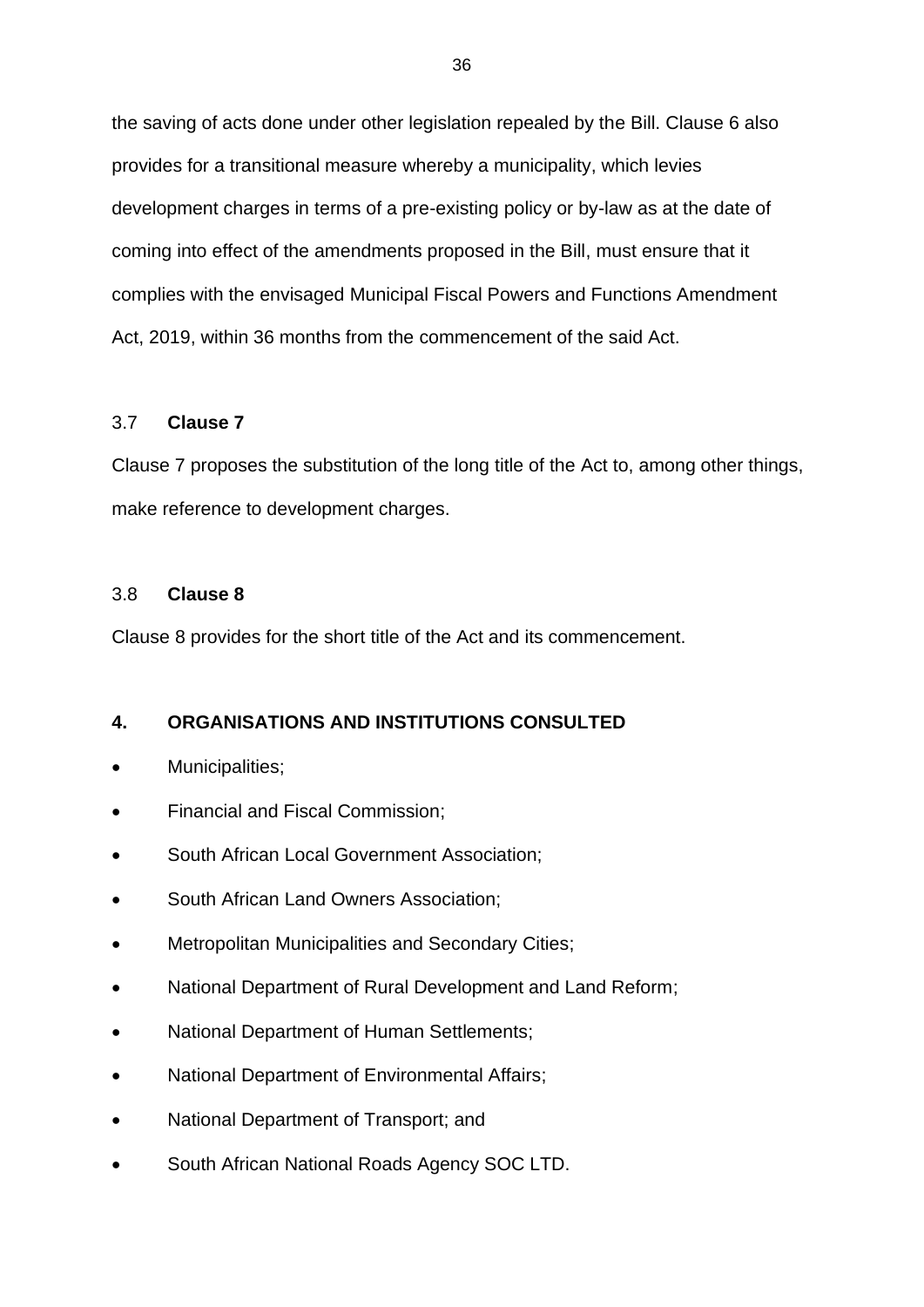#### **5. FINANCIAL IMPLICATIONS FOR STATE**

The Bill will enhance the ability of municipalities to raise capital financing to support infrastructure investment. National and provincial departments, state agencies and state-owned enterprises that previously may not have paid any equivalence of development charges may now have to do so to ensure timeous provision of bulk infrastructure to serve their project, unless municipalities direct available grants to cover this cost. This cost will be offset by the benefit of reduced delays in the provision of infrastructure to support these developments.

#### **6. PARLIAMENTARY PROCEDURE**

6.1 The Constitution prescribes procedures for the classification of Bills, therefore a Bill must be correctly classified so that it does not become inconsistent with the Constitution.

6.2 We have considered the Bill against the provisions of the Constitution relating to the tagging of Bills and against the functional areas listed in Schedule 4 (functional areas of concurrent national and provincial legislative competence) and Schedule 5 (functional areas of exclusive provincial legislative competence) to the Constitution.

6.3 The established test for classification of a Bill is that any Bill with provisions which in substantial measure fall within a functional area listed in Schedule 4 to the Constitution must be classified in terms of that Schedule. The process is concerned with the question of how the Bill should be considered by the provinces and in the

37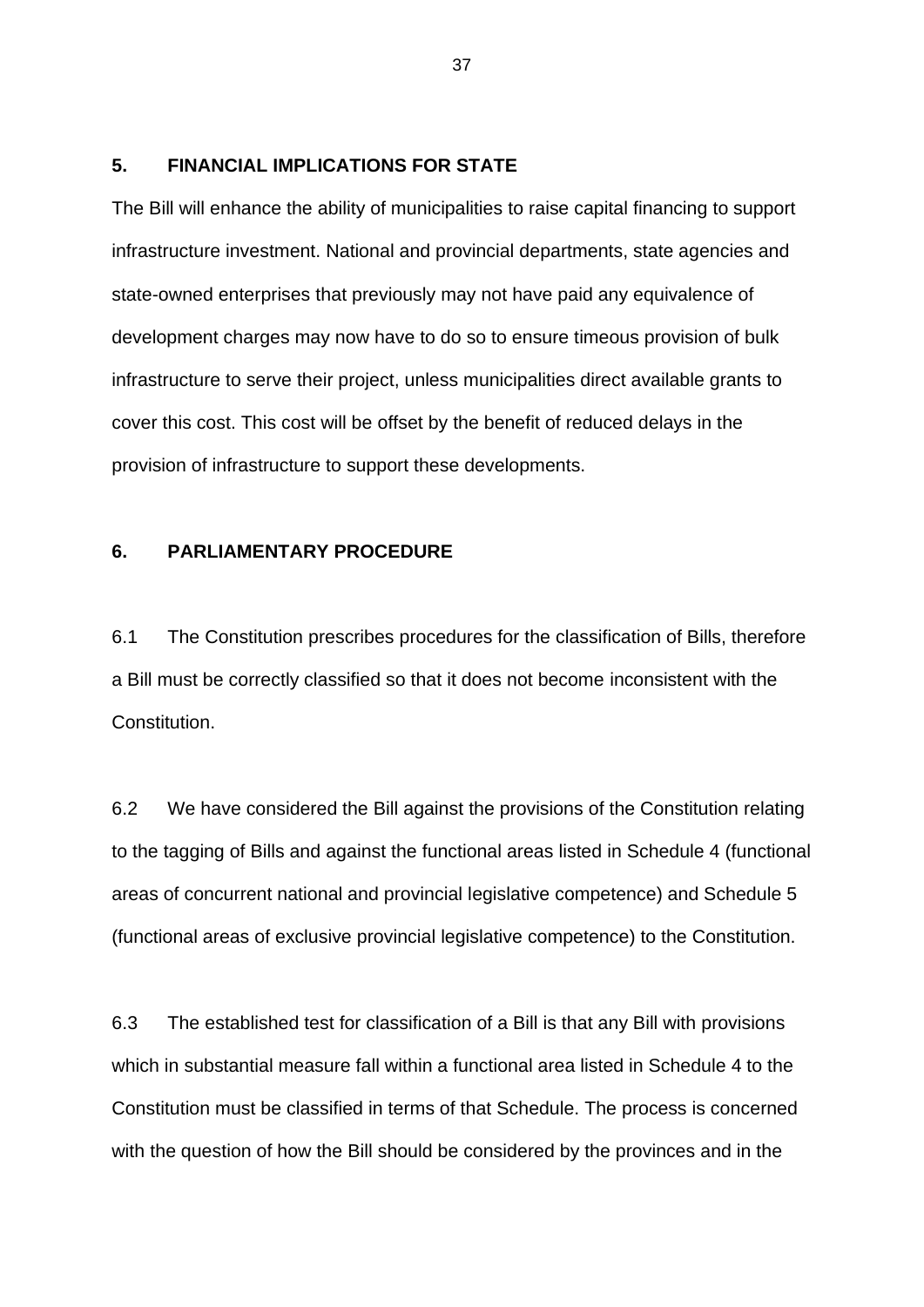National Council of Provinces. Furthermore, how a Bill must be considered by the provincial legislatures depends on whether it affects the provinces. The more a Bill affects the interests, concerns and capacities of the provinces, the more say the provinces should have on the contents of the Bill.

6.4 Therefore, the issue to be determined is whether the provisions contained in the Bill, in substantial measure, fall within a functional area listed in Schedule 4 to the Constitution.

6.5 The Bill primarily seeks to amend the Act to provide for, among other things, a regime for municipalities to levy development charges, as a condition of granting or approving of the right to persons to use or develop land in that municipality.

6.6 The Bill seeks to regulate the power of municipalities to levy development charges in respect of a land development application submitted to the municipality in terms of section 33(1) of the Spatial Planning and Land Use Management Act, 2013, or a municipal planning by-law. In this regard the Bill seeks to insert Chapter 3A in the Act. Chapter 3A gives a municipality the power to levy development charges, the power to adopt a policy on levying of development charges and community participation in the adoption of policy on development charges, in accordance with Chapter 4 of the Municipal Systems Act.

6.7 The proposed Chapter 3A provides that a municipality may adopt and publish by-laws, in terms of the Municipal Systems Act to give effect to the implementation of its policy on development charges, and the municipality may grant subsidies to regulate reductions to the obligation to pay development charges. Chapter 3A also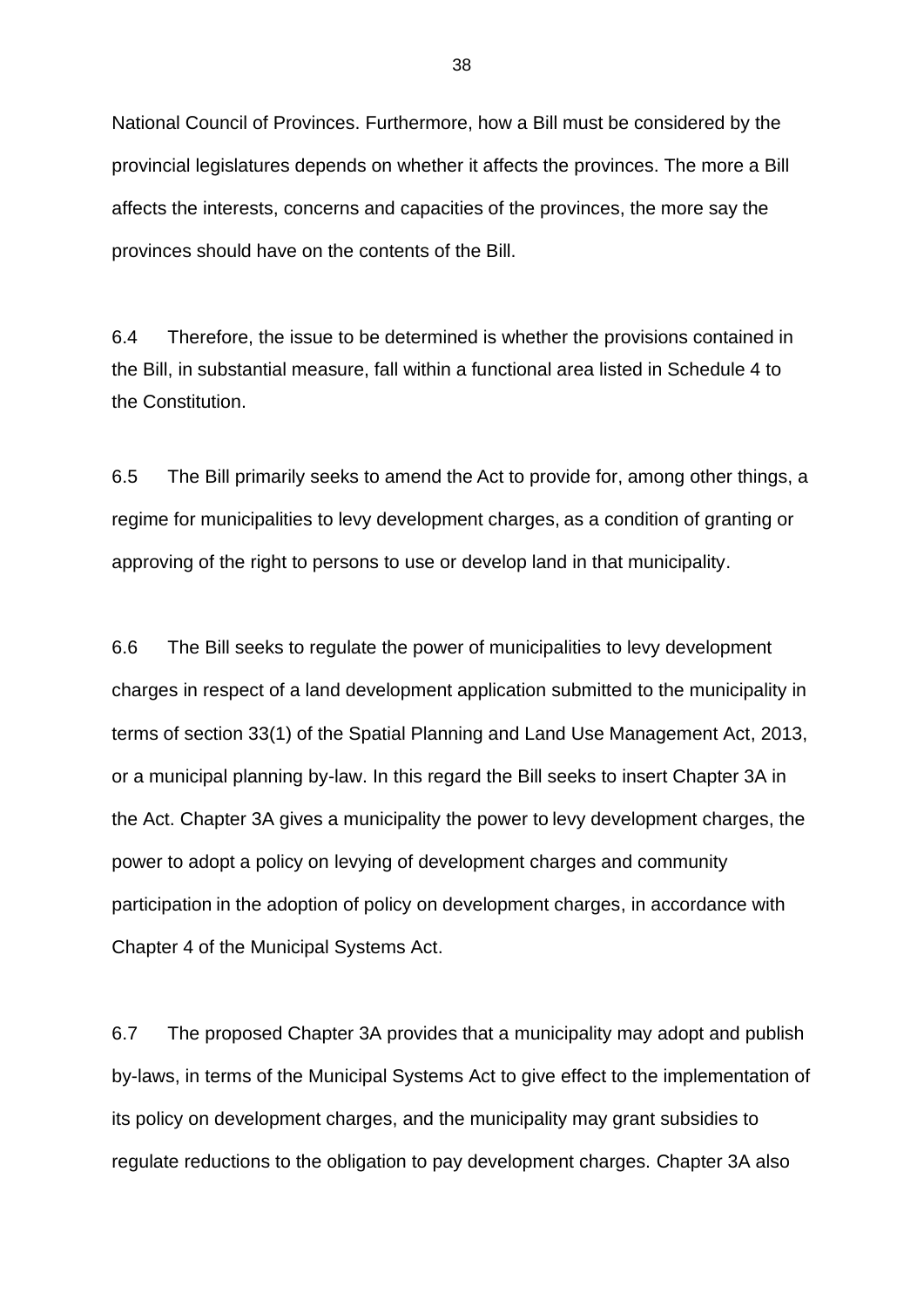provides for issues relating to engineering services agreements in respect of approved land development which necessitates the installation of internal engineering services or external engineering services, installation of external engineering services by a land owners, non-installation of bulk engineering services by a municipality, financial management and reporting requirements, withholding of clearances and approvals due to non-payment of development charges, dispute resolution in respect of the right of a person to appeal against a decision regarding development charges, delegation and financial misconduct.

6.8 The Bill empowers the Minister to make regulations for the effective implementation of matters relating development charges and the municipality's policy on development charges.

6.9 In addition, the Bill seeks to amend the Spatial Planning and Land Use Management Act, 2013, in a Schedule, to insert new definitions and effect amendments relating to development charges for land development.

6.10 The provisions of the Bill have been carefully examined to establish whether, in substantial measure, they fall within any of the functional areas listed in Schedule 4 to the Constitution.

6.11 In our view, the subject matter of the provisions of the Bill do not fall within any of the functional areas listed in Schedule 4 or 5 to the Constitution and it does not affect provinces whereby the procedure set out in section 76 of the Constitution would be applicable.